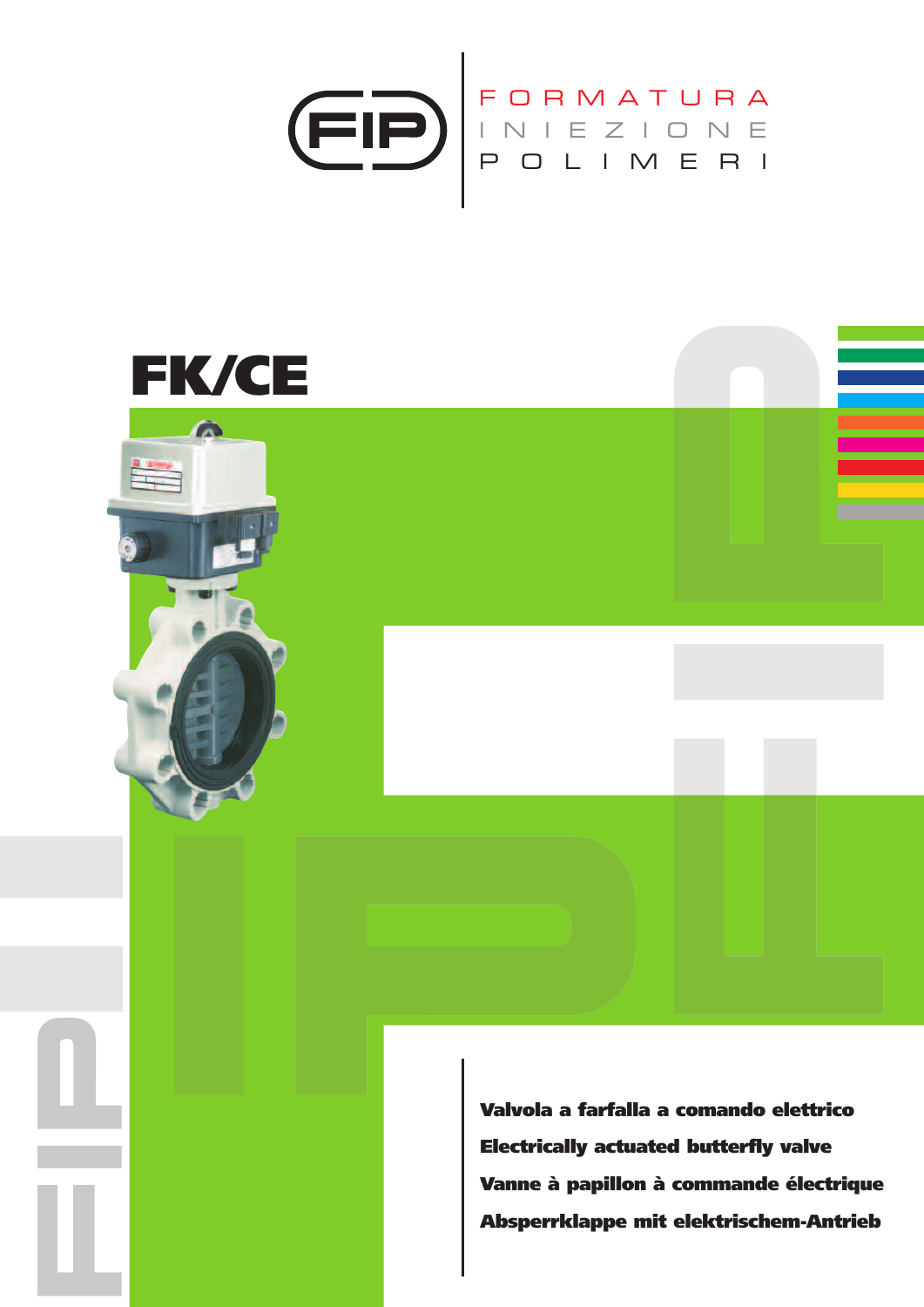

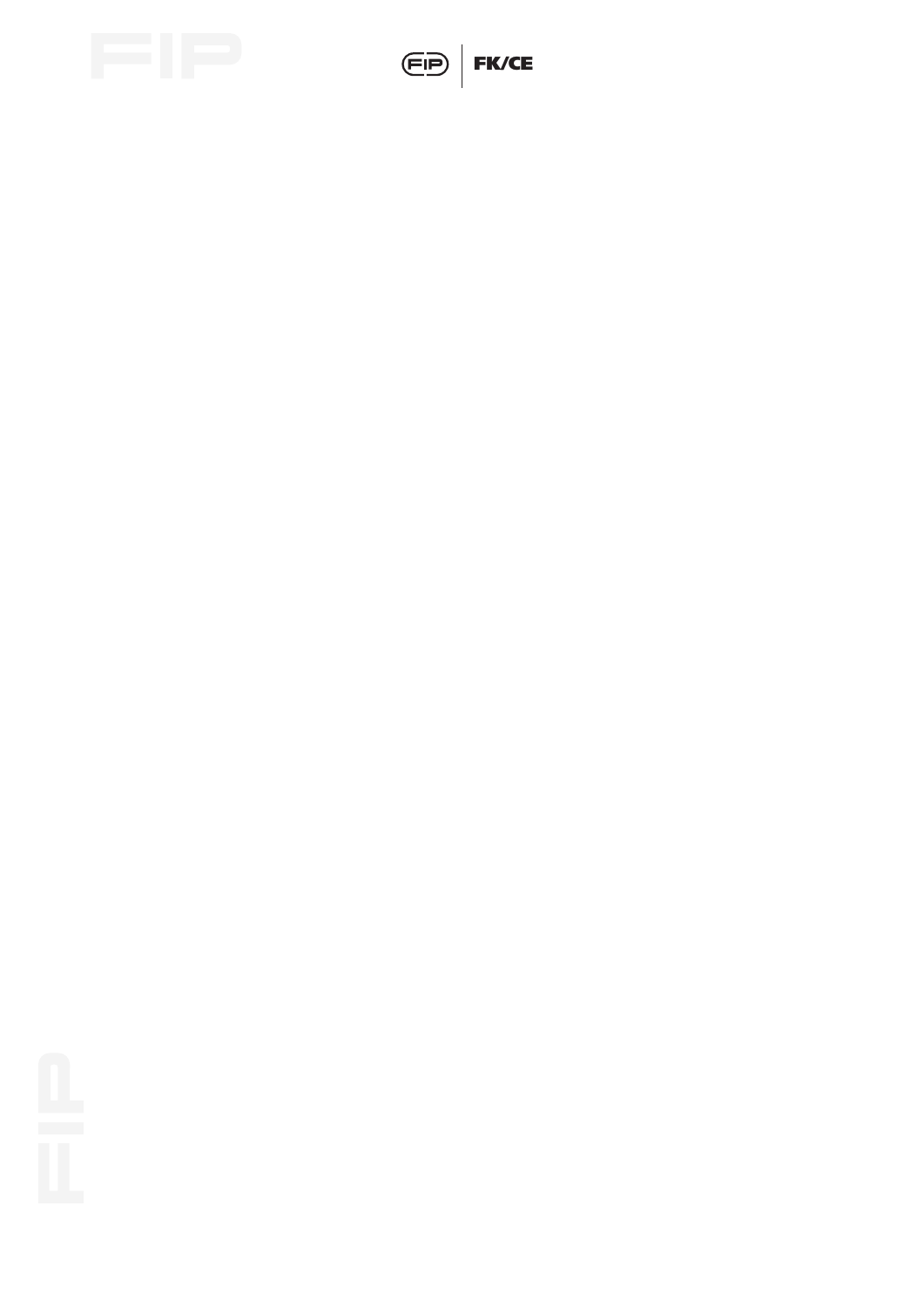### **Valvola a farfalla a comando elettrico**

- Valvola di intercettazione e regolazione
- Gamma dimensionale DN 40 ÷ 200 mm, serie DIN 3202 K2 e ISO 5752 Medium serie 25. DN 250 ÷ 300 mm, serie DIN 3202 K3 e ISO 5752 Long serie 16.
- Resistenza a pressioni di esercizio fino a 16 bar a 20°C
- Materiale del corpo: PP-GR resistente ai raggi UV
- Lente intercambiabile in materiali termoplastici: PVC-U, PP-H, PVCC, ABS, PVDF
- Sistema di foratura ad asole ovali per l'accoppiamento secondo numerosi standards internazionali; lunette in ABS in dotazione per facilitare l'autocentraggio di flange e bulloni, fino al DN 200, DN 250 ÷ 300 fornite con foratura secondo i diversi standard
- Versione speciale anulare lug PN 10 a foratura completa DIN 2501, ANSI 150 con inserti in acciaio inossidabile AISI 316 affogati a caldo.
- Possibilità di installazione anche come valvola di fine linea o di scarico di fondo o rapido da Serbatoio
- Tenuta primaria intercambiabile con manicotto in elastomero EPDM, FPM, NBR
- Attuatore elettrico realizzato su specifiche FIP
- Comando manuale di serie con indicatore visivo di posizione
- Due finecorsa elettrici di segnalazione forniti di serie

## **Electrically actuated butterfly valve**

- Used for fast control and ON/OFF operations
- Size range: from DN 40 up to DN 200 mm, series DIN 3202 K2 and ISO 5752 Medium series 25, DN 250 ÷ 300 mm series DIN 3202 K3 and ISO 5752 Long series 16
- Working pressure up to 16 bar at 20°C
- Body material: GR-PP, resistant to UV rays
- Interchangeable disc in: U-PVC, PP-H, CPVC, ABS, PVDF
- Full flanged body with oval holes to fit with flanges in different standards; equipped with ABS inserts to centre flanges and bolts, up to DN 200, DN  $250 \div 300$  drilling on request according to different standards
- Special full drilled lug version PN 10 with captive stainless steel AISI 316 inserts (DIN 2501 or ANSI 150)
- Possible mounting of valve as end valve, or quick discharge from tanks
- Interchangeable primary liner in Elastomeric material EPDM, FPM, or NBR.
- Electric actuator produced on FIP specifications
- Manual override and optical position indicator standard supplied standard
- 2 Limit switches standard supplied.

## **FK/CE**

### **Vanne à papillon à commande électrique**

- Vanne d'arrêt et de régulation
- Gamme dimensionnelle de DN 40 à DN 200 mm, série DIN 3202 K2 et ISO 5752 Medium série 25. DN 250 ÷ 300 mm série DIN 3202 K3 et ISO 5752 Long série 16
- Pression de service jusqu'à 16 bar à 20°C
- Matériau corps: PP-GR résistant aux rayons UV
- Disque interchangeable en matériaux thermoplastiques: PVC-U, PP-H, PVCC, ABS, PVDF
- Système de perçage par trous ovales permettant l'accouplement selon plusieurs standards internationaux; entretoises en ABS en dotation pour faciliter l'auto-centrage de brides et boulons, jusq'au DN 200. DN  $250 \div 300$  perçage par trous selon plusieurs standards internationaux sur demande
- Version spéciale annulaire lug PN 10 à perçage complet DIN 2501, ANSI 150 avec inserts en acier inoxydable AISI 316 moulés
- Possibilité de montage en fin de ligne, ou sur réservoir
- Manchette interchangeable en élastomère EPDM, FPM, NBR
- Actionneur électrique réalisé sur spécification technique de FIP.
- Commande manuelle de série avec indicateur d'ouverture et fermeture.
- 2 Micro interrupteurs fin de course standard.

### **Absperrklappe mit elektrischem-Antrieb**

- Geeignet für Drossel- und Absperrfunktionen
- Abmessungen von DN 40 bis DN 200 mm, entsprechend DIN 3202 K2 und ISO 5752 Baulänge mittel, Serie 25. DN 250 ÷300 mm Serie DIN 3202 K3 e ISO 5752 Long Serie 16
- Höchstzulässiger Betriebsdruck 16 bar bei 20° C
- Material des Klappenkörpers: GR - PP, beständig gegenüber UV - Strahlung
- Klappenscheibe aus PVC-U, PVC-C, PP - H, ABS und PVDF, austauschbar
- Voll flanschbarer Klappenkörper mit ovalen Schraubenlöchern für Flansche nach verschiedenen Normen; ausgerüstet mit Einsätzen aus ABS zum Zentrieren der Schrauben und Flansche bis DN 200, DN 250 und DN 300 verfügbar mit Schraublöcher nach verschiedenen Normen gemaß Anfrage
- Spezielle Ausführung als Endabsperrklappe (PN 10) voll verschraubt, mit integrierten Gewindeeinsätzen aus rostfreiem Stahl (AISI 316), Anschlussmaße nach DIN 2501 oder ANSI 150
- Die Absperrklappe kann auch als Schnellentnahmearmatur, z.B. an Tanks eingesetzt werden.
- Der Klappenkörper ist nicht mediumberührt. Die Auskleidung ist mit der Dichtung kombiniert und auswechselbar EPDM, FPM, NBR
- Elektro-Antrieb nach FIP-Spezifikation.
- Handbetätigung und optische Stellungsanzeige serienmassig Verfügbar.
- 2 zusätzliche Endschalter

l dati del presente prospetto sono forniti in buona fede. La FIP non si assume alcuna responsabilità su quei dati non direttamente derivati da norme internazionali. La FIP si riserva di apportarvi qualsiasi modifica.

The data given in this leaflet are offered in good faith. No liability can be accepted concerning technical data that are not directly covered by recognized international Standards. FIP reserves the right to carry out any modification to the products shown in this leaflet.

Les données contenues dans cette brochure sont fournies en bonne foi. FIP n'assume aucune responsabilité pour les données qui ne dérivent pas directement des normes internationales. FIP garde le droit d'apporter toute modification aux produits présentés dans cette brochure.

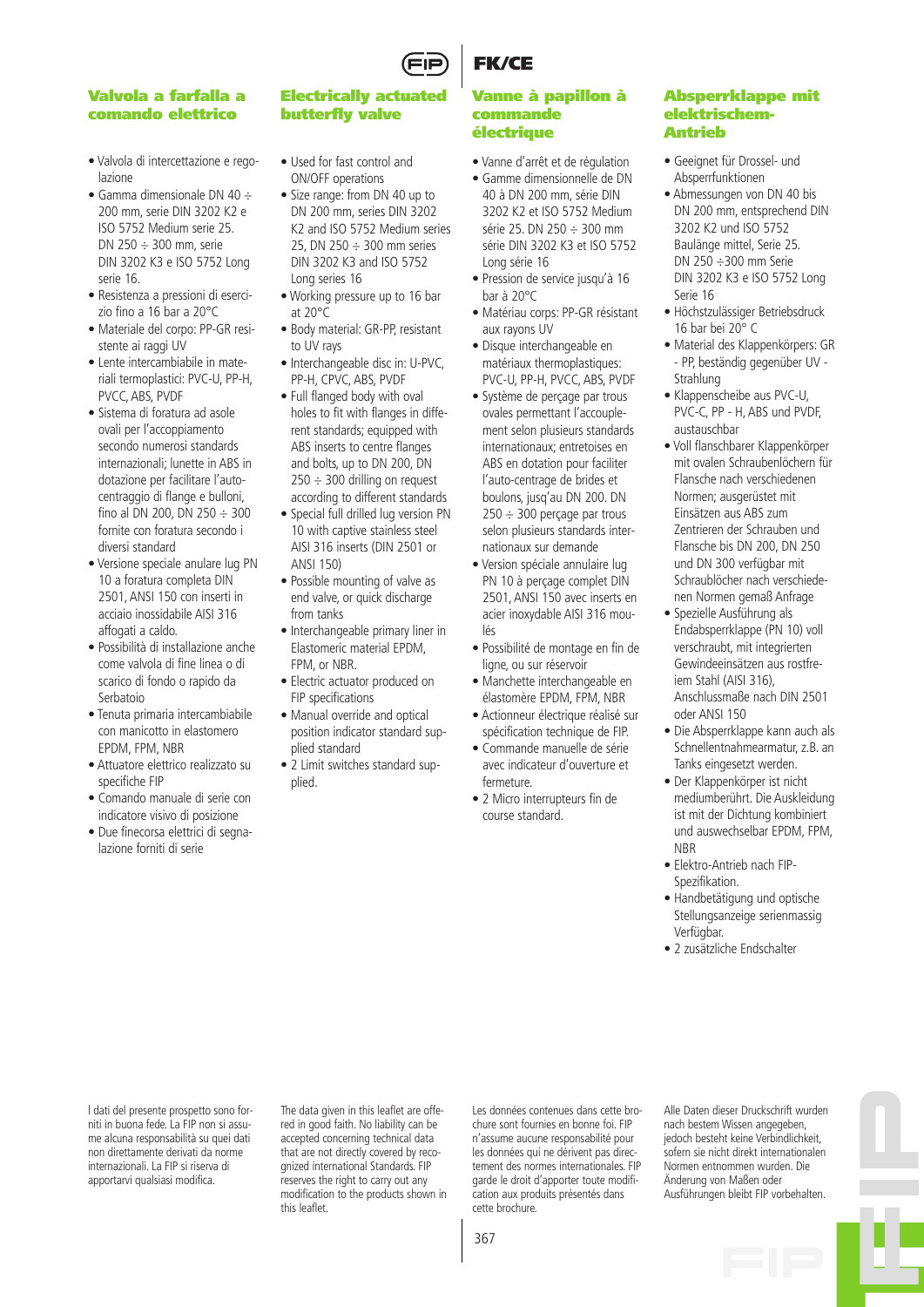







## **LEGENDA**

| d            | diametro nominale<br>esterno del tubo in                                        | d            | nominal outside dia-<br>meter of the pipe in                             | d            | diamètre extérieur<br>nominal du tube en                               | d            | Rohraußendurchmesser<br>in mm                                               |
|--------------|---------------------------------------------------------------------------------|--------------|--------------------------------------------------------------------------|--------------|------------------------------------------------------------------------|--------------|-----------------------------------------------------------------------------|
|              | mm                                                                              |              | mm                                                                       |              | mm                                                                     | <b>DN</b>    | Rohrnennweite in                                                            |
| <b>DN</b>    | diametro nominale<br>interno in mm                                              | <b>DN</b>    | nominal internal dia-<br>meter in mm                                     | <b>DN</b>    | diamètre intérieur<br>nominal du tube en<br>mm                         |              | mm                                                                          |
| PN           | pressione nominale in<br>bar (pressione max di<br>esercizio a 20°C in<br>acqua) | <b>PN</b>    | nominal pressure in<br>bar (max. working<br>pressure at 20°C -<br>water) | PN           | pression nominale en<br>bar (pression de servi-<br>ce max à 20°C- eau) | <b>PN</b>    | Nenndruck;<br>höchstzulässiger<br>Betriebsdruck in<br>bar, bei 20° C Wasser |
| g            | peso in grammi                                                                  | g            | weight in grams                                                          | g            | poids en grammes                                                       | g            | Gewicht in Gramm                                                            |
| U            | numero dei fori                                                                 | U            | number of holes                                                          | U            | nombre de trous                                                        | U            | Anzahl der<br>Schraubenlöcher                                               |
| S            | spessore tubo in mm                                                             | S            | wall thickness, mm                                                       | S            | épaisseur du tube, mm                                                  | S            | Wandstärke, mm                                                              |
| <b>SDR</b>   | standard dimension<br>ratio $= d/s$                                             | <b>SDR</b>   | standard dimension<br>ratio = $d/s$                                      | <b>SDR</b>   | standard dimension<br>ratio = $d/s$                                    | <b>SDR</b>   | <b>Standard Dimension</b><br>$Ratio = d/s$                                  |
| <b>PVC-U</b> | cloruro di polivinile<br>rigido                                                 | U-PVC        | unplasticized polyvinyl<br>chloride                                      | <b>PVC-U</b> | polychlorure de vinyle<br>non plastifié                                | <b>PVC-U</b> | Polyvinylchlorid hart                                                       |
| PP-H         | polipropilene omopoli-<br>mero                                                  | PP-H         | polypropylene<br>homopolymer                                             | PP-H         | polypropylène<br>homopolymère                                          | PP-H         | Polypropylen<br>Homopolimerisat                                             |
| <b>PVC-C</b> | cloruro di polivinile<br>surclorato                                             | <b>PVC-C</b> | chlorinated polyvinyl<br>chloride                                        | <b>PVC-C</b> | polychlorure de vinyle<br>surchloré                                    | <b>PVC-C</b> | Polyvinylchlorid<br>nachchloriert                                           |
| <b>ABS</b>   | acrilonitrile butadiene<br>stirene                                              | <b>ABS</b>   | acrylonitrile-butadie-<br>ne-styrene                                     | <b>ABS</b>   | acrylonitrile butadiène<br>styrène                                     | <b>ABS</b>   | Acrylnitril-Butadien-<br>Styrol                                             |
| <b>PVDF</b>  | polifluoruro di vinilide-<br>ne                                                 | <b>PVDF</b>  | polyvinylidene fluoride                                                  | <b>PVDF</b>  | polyfluorure de vinyli-<br>dène                                        | <b>PVDF</b>  | Polyvinylidenfluorid                                                        |
| <b>EPDM</b>  | elastomero etilene<br>propilene                                                 | <b>EPDM</b>  | ethylene propylene<br>rubber                                             | <b>EPDM</b>  | élastomère ethylène<br>propylène                                       | <b>EPDM</b>  | Ethylenpropylen-<br>dienelastomer                                           |
| <b>FPM</b>   | fluoroelastomero                                                                | <b>FPM</b>   | vinylidene fluoride<br>rubber                                            | <b>FPM</b>   | fluorélastomère de<br>vinylidène                                       | <b>FPM</b>   | Fluorelastomer                                                              |
| <b>PTFE</b>  | politetrafluoroetilene                                                          | <b>PTFE</b>  | polytetrafluoroethylene                                                  | <b>PTFE</b>  | polytétrafluoroéthylène                                                | <b>PTFE</b>  | Polytetraflourethylen                                                       |
| <b>PE</b>    | polietilene                                                                     | <b>PE</b>    | polyethylene                                                             | PE           | polyethylène                                                           | PE           | Polyethylen                                                                 |

| <b>FKOV</b> | <b>FKOM</b> | <b>FKOC</b> | <b>FKOA</b> | <b>FKOF</b> |
|-------------|-------------|-------------|-------------|-------------|
| $PVC-11$    | $PP-H$      | $PVC-C$     | ABS         | <b>PVDF</b> |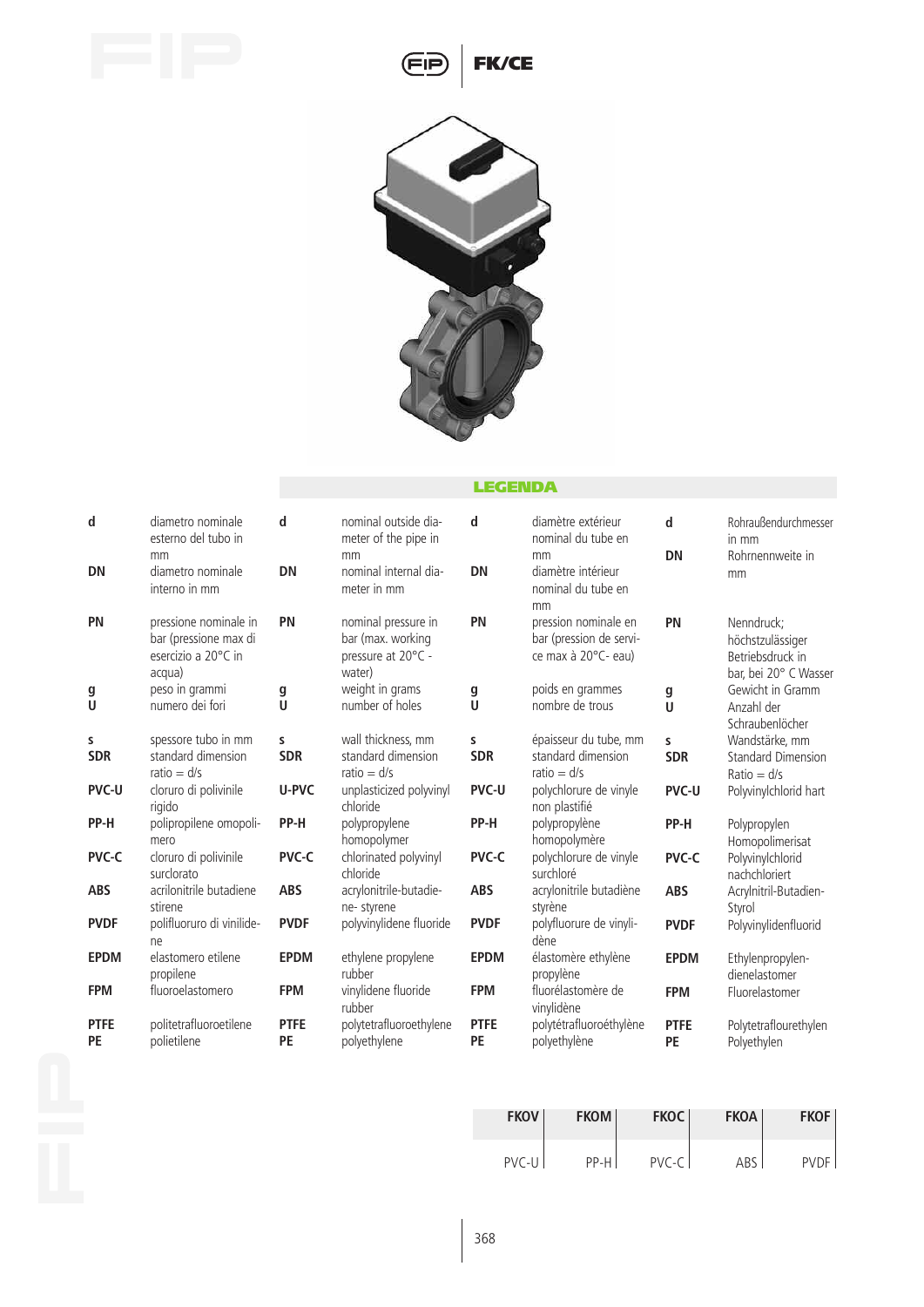

# **FK/CE**

**Données Techniques**

### **Technische Daten**



temperatura di esercizio - working temperature température de service - Betriebstemperatur



temperatura di esercizio - working temperature température de service - Betriebstemperatur



**Technical** 

**1**

**Dati** 

température de service - Betriebstemperatur





température de service - Betriebstemperatur

Variazione della pressione in funzione della temperatura per acqua o fluidi non pericolosi nei confronti dei quali il materiale è classificato CHIMICAMENTE RESISTENTE. In altri casi è richiesta un'adeguata diminuzione della pressione nominale PN.

**1**

(25 anni con fattore di sicurezza).

Pressure/temperature rating for water and harmless fluids to which the material is RESISTANT. In other cases a reduction of the rated PN is required. (25 years with safety factor).

Variation de la pression en fonction de la température pour l'eau et les fluides non agressifs pour lequel le matériau est considéré CHIMIQUEMENT RESISTANT. Pour les outres cas une diminution du PN est nécessaire.

(25 années avec facteur de sécurité inclus).

Druck/Temperatur-Diagramm für Wasser und ungefährliche Medien gegen die das Material BESTÄNDIG ist. In allen anderen Fällen ist eine entsprechende Reduzierung der Druckstufe erforderlich. (Unter Berücksichtigung des Sicherheitsfaktors für 25 Jahre).

369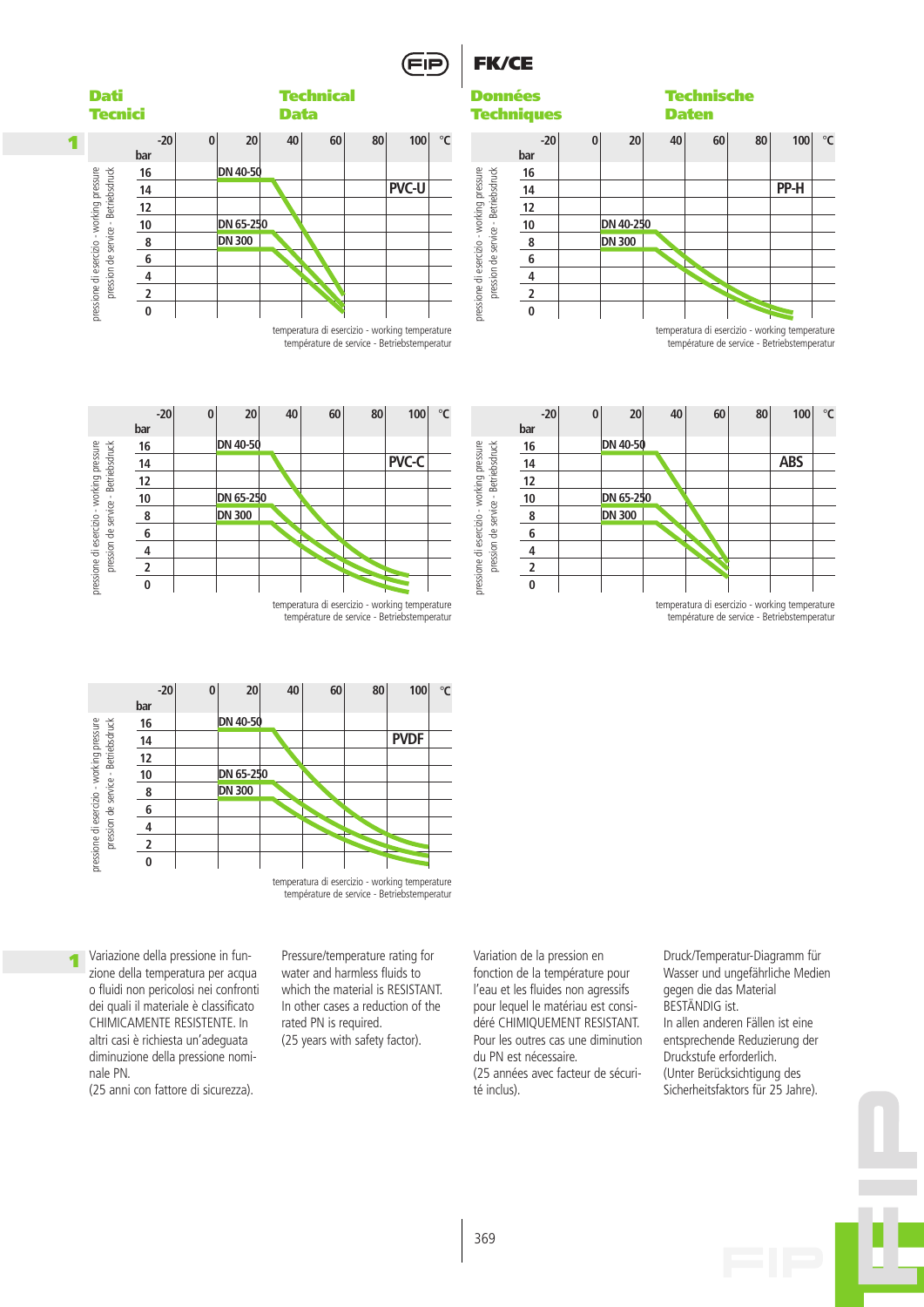







| <b>DN</b><br>$k_{v100}$ | 50<br>40<br>1000                      | 63<br>50<br>1285 | 75.<br>65 | 90<br>80 | 100 | 140<br>125 | 160<br>150 | 200 | 280<br>250 i | 315<br>300<br>1700   3550   5900   9850   18700   30500   53200   81600 |  |
|-------------------------|---------------------------------------|------------------|-----------|----------|-----|------------|------------|-----|--------------|-------------------------------------------------------------------------|--|
|                         | values certified according to EN 1267 |                  |           |          |     |            |            |     |              |                                                                         |  |

Per coefficiente di flusso k<sub>v100</sub> si<br>intende la portata Q in litri al minuto di acqua a 20°C che genera una perdita di carico ∆p= 1 bar per una determinata posizione della valvola. k<sub>v100</sub> is the number of litres per<br>minute of water at a temperature of 20°C that will flow through the valve with Δp= 1 bar differential-pressure at a specified position. k<sub>v100</sub> est le nombre de litres d'eau, à une température de 20°C, qui s'écoule en une minute dans une vanne pour une position donnée avec une pression différentielle ∆p de 1 bar. Der k<sub>v100</sub> -Wert nennt den<br>urchsatz in l/min für Wasser bei 20°C und einem ∆p von 1 bar bei völlig geöffnetem Ventil. **2** Diagramma delle perdite di carico Pressure loss chart Table de perte de charge Druckverlust-Diagramm **3** Diagramma del coefficiente di flusso relativo Relative flow chart **Diagramme** du coefficient de flux relatif Durchflussdiagramm **4** Coefficiente di flusso k<sub>v100</sub> Flow coefficient k<sub>v100</sub> Coefficient de débit k<sub>v100</sub> k<sub>v100</sub> –Wert

### **4**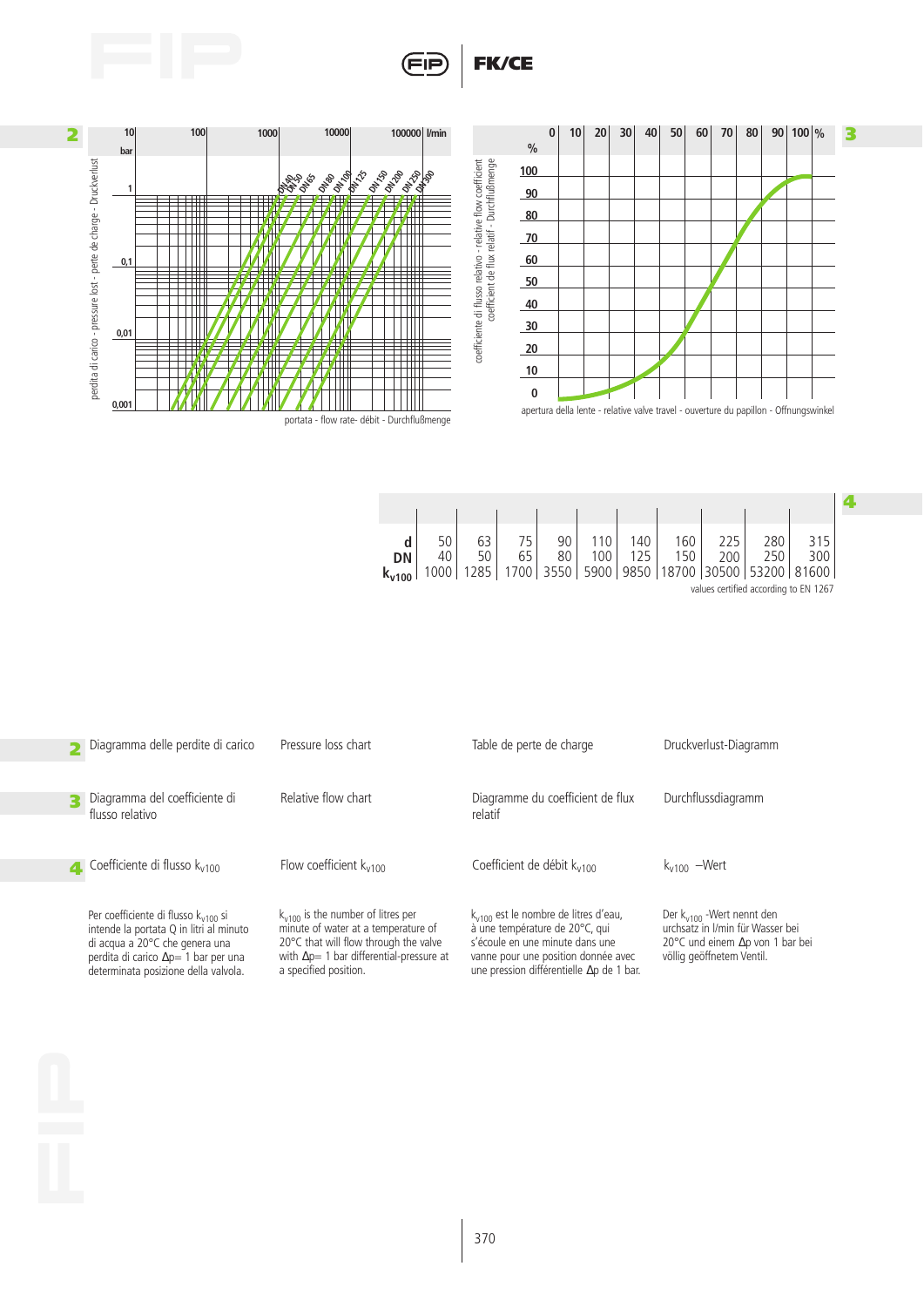Le dimensioni di ingombro della valvola a farfalla FK sono in accordo con la norma ISO 5752 (DN 40÷200 Medium Serie 25, DN 250÷300 Long Serie 16) e DIN 3202 (DN 65÷200 K2, DN 250÷300 K3). La foratura del corpo permette l'accoppiamento con dimensioni di foratura secondo le seguenti norme internazionali: - DIN 2501, ISO DIS 9624,

UNI 2223

- BS 10 table D/E (DN 250 E) - ASA ANSI B16,5 class 150 - JIS 2212 (K10 ad esclusione DN 200/DN 300), JIS 2212 (K5 ad esclusione DN 50)

The overall dimensions of the FK butterfly valve comply with the following standards: ISO 5752 (DN 40÷200 Medium Serie 25, DN 250÷300 Long Serie 16) and DIN 3202 (DN 65÷200 K2, DN 250÷300 K3). Oval holes in the valve body allow connections to flanges with different drillings: - DIN 2501, ISO DIS 9624, UNI 2223 - BS 10 table D/E

- ASA B16,5 class 150
- JIS 2212 (K10 except for DN 200/DN 300), JIS 2212 (K5 except for DN 50)

BUTTERFLY VALVE electrically

U-PVC,PP-H,C-PVC,ABS,PVDF disc

actuated with

Amir

## **FK/CE**

(FIP

Les dimensions d'encombrement de la vanne à papillon FK sont conformes aux normes ISO 5752 (DN 40÷200 Medium Serie 25, DN 250÷300 Long Serie 16) et DIN 3202 (DN 65÷200 K2, DN 250÷300 K3). Le perçage du corps permet l'accouplement suivant les nor mes internationales: - DIN 2501, ISO DIS 9624, UNI 2223 - BS 10 table D/E - ASA B16,5 class 150 - JIS 2212 (K10 sauf DN 200/DN 300), JIS 2212 (K5 sauf DN 50)

VANNE PAPILLON à commande électrique double effet papillon en PVC-U,PP-H,PVC-C, ABS,PVDF

### **Dimensioni Dimensions Dimensions Dimensionen**

Die Baulängen der FK Absperrklappen entsprechen den folgenden Normen: ISO 5752 (DN 40÷200 Medium Serie 25, DN 250÷300 Long Serie 16) und DIN 3202 (DN 65÷200 K2, DN 250÷300 K3). Ovale Schraubenlöcher im Klappengehäuse ermöglichen den Einbau zwischen Flansche mit Anschlußmaßen nach folgenden Normen:

- DIN 2501, ISO DIS 9624, UNI 2223

- BS 10 table D/E

- ASA B 16,5 Class 150 - JIS 2212 (K 10 mit Ausnahme DN 200/ DN 300), JIS 2212 (K5 mit Ausnahme DN 50)

ABSPERRKLAPPE mit Elektro-

PVC-U,PP-H,PVC-C,ABS,PVDF

## **FKOV/CE FKOM/CE FKOC/CE FKOA/CE FKOF/CE**

140

Antrieb

VALVOLA A FARFALLA a comando elettrico con disco in PVC-U,PP-H,PVC-C,ABS,PVDF

 $T_3$  $B<sub>2</sub>$ R2 DN  $H$ 







**d** 50 63 75 90 110 \*125 140 160 \*\*200  $225$  $250$ 280 315 **DN** 40 50 65 80 100 125 125 150 200 200 250 250 300 **PN** 16 16 10 10 10 10 10  $1<sub>0</sub>$ 10  $1<sub>0</sub>$  $10$ 10 8 **B2** 60 70 80 93 107 120 120 134 161 161 210 210 245 **B7** 253 259 266 308 322 425 425 438 485 485 597 597 654 **T1** 92 92 92 128 128 - - - - - - - - **T2** 189 189 189 204 204 - - - - - - - - **T3** 91 91 91 95,5 95,5 - - - - - - - - **H** 132 147 165 185 211 240 240 268 323 323 405 405 475 **Z** 33 43 46 49 56 64 64 70 71 71 114 114 114 **ØA ISO/DIN** - - - - - - - - - - 335 335 390 **ØA ANSI** - - - - - - - - - - 362 362 432 **A min** 99 115 128 145 165 204 204 230 280 280 - - - **A max** 109 125,5 144 160 190 215 215  $747$ 298 298 - - **f** 19 19 19 19 19 23 23  $23$  $23$  $23$  $25<sub>4</sub>$  $25<sub>4</sub>$ 29 **g** 2074 2254 2500 4200 4550 8150 8150 8900 11600 11600 32000 32000 39000 **U** 4 4 4 8 8 8 8 8 8 8 12 12  $12$ 

\* FKOV d 140 con collari adattatori speciali d 125

\*\* FKOV d 225 con collari adattatori speciali d 200

\* FKOV d 140 with special adaptor stubs d 125

\*\* FKOV d 225 with special adaptor stubs d 200

\* FKOV d 140 avec spéciales collets d'adaptation d 125

\*\* FKOV d 225 avec spéciales collets d'adaptation d 200

\* FKOV d 140 mit besonderen Bundbuchsen d 125

\*\* FKOV d 225 mit besonderen Bundbuchsen d 200

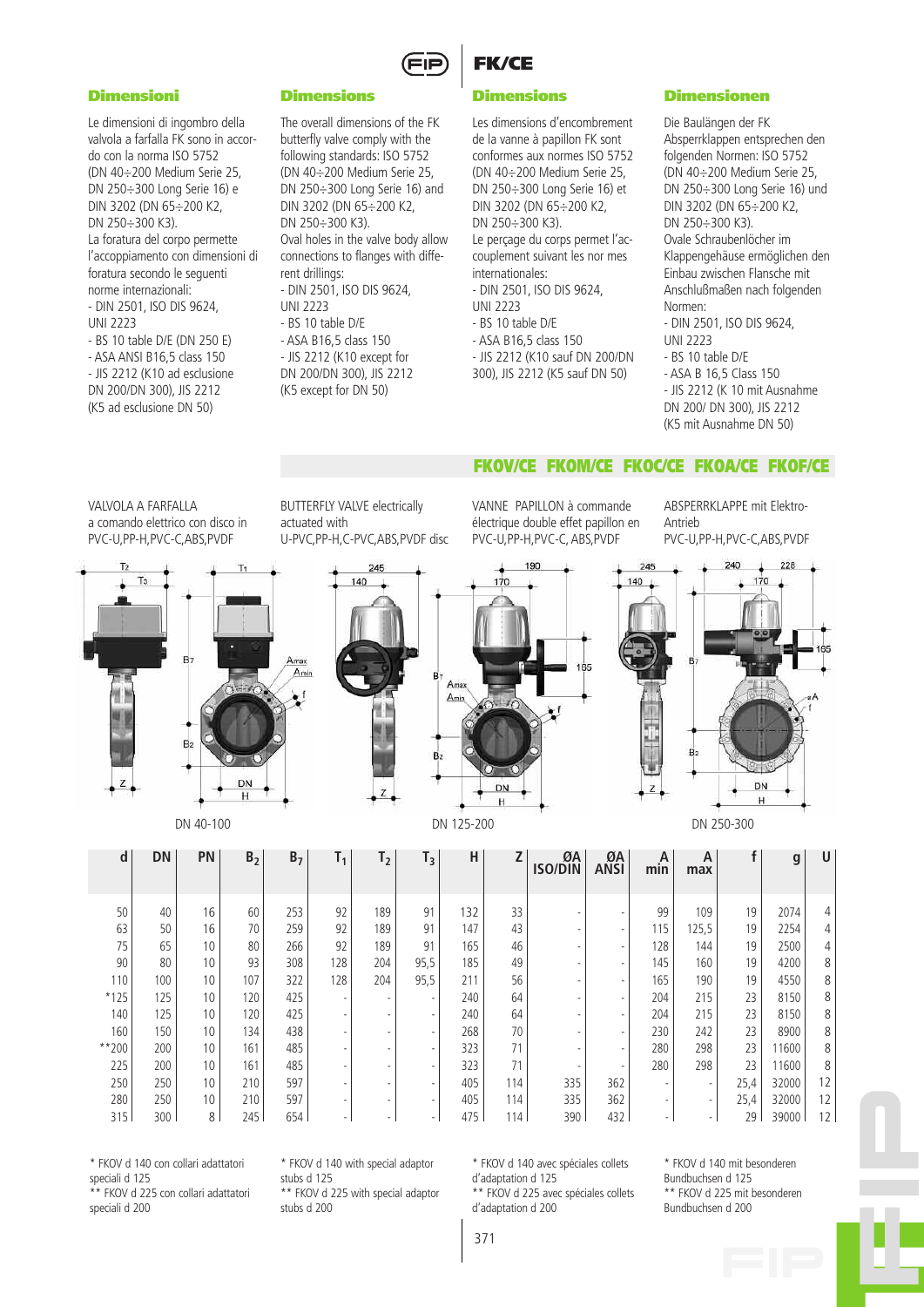





**FK LUG**

### Range: d50-225 mm

Standard: DIN2501 o ANSI 150 PN: 10 bar con acqua a 20° C (anche se utilizzate come fine linea).

Le valvole FK versione Lug sono realizzate da un corpo in PP-GR entro il quale sono incorporati, durante il processo di stampaggio degli inserti filettati in acciaio inossidabile AISI 316.

Tale versione permette di fissare direttamente i tiranti al corpo valvola in modo che possa essere utilizzata come fine linea. Nelle operazioni di manutenzione si può disconnettere la flangia a valle, mantenendo la tubazione in pressione.

Range: d50-225 mm

Standard: DIN2501 or ANSI 150 PN: 10 bars with water at 20°C (even if used as end of line). The FK Lug version valves are made in PP-GR with threaded stainless steel AISI 316 inserts moulded in.

This version allows to fix the bolts directly to the valve body in order to use it as end of line valve. During maintenance operation it's possible to disconnect the downstream flange and stub with pressure into the up-stream pipeline.

Gamme: d50-225 mm Standard: DIN 2501 ou ANSI 150 PN 10 bar avec de l'eau à 20°C (même si utilisation en fin de ligne).

Les vannes à papillon FK version Lug sont en PP-GR avec inserts taraudés en acier inoxydable AISI 316 moulés dans le corps. La version LUG permet de fixer les boulons directement sur le corps de vanne afin d'utiliser celle-ci en fin de ligne. Au cours des opérations de maintenance, il est possible de démonter le collet et la bride en aval, avec maintien de la pression en amont dans la tuyauterie.

Abmessung: d50-225 mm Standard: DIN2501 oder ANSI 150

PN: 10 bar mit Wasser bei 20°C (Auch Bei Benutztung am Leitungsende).

Die FK Absperrklappen (Lug Ausführung) werden aus der Standart- Ausführung hergestellt. Die AISI 316 Einlegeteile werden ins PP-GR Gehäuse während des Fertigingsprozesses

mit eingespritzt Diese Gestaltung erlaubt die direkte Montage der Bolzen im FK Körper, so kann diese Klappe am Leitungsende montiert werden.

Während der Wartung kann die drucklose Flanschseite demontiert werden und die Rohrleitung unter Druck bleiben.

## **FKOV/CE FKOM/CE FKOC/CE FKOA/CE FKOF/CE LUG**



| d       | d        | <b>DN</b> | <b>PN</b> |     | <b>ISO-DIN</b> |       | <b>ANSI</b> | g     | U |
|---------|----------|-----------|-----------|-----|----------------|-------|-------------|-------|---|
|         |          |           |           | A   | f              | A     | f           |       |   |
| 50      | $11/2$ " | 40        | 10        | 110 | M16            | 98,4  | $1/2$ "     | 2374  | 4 |
| 63      | 2"       | 50        | 10        | 125 | M16            | 120,6 | 5/8"        | 2554  | 4 |
| 75      | 21/2"    | 65        | 10        | 145 | M16            | 139,7 | 5/8"        | 2850  | 4 |
| 90      | 3"       | 80        | 10        | 160 | M16            | 152,4 | 5/8"        | 4919  | 8 |
| 110     | 4"       | 100       | 10        | 180 | M16            | 190,5 | 5/8"        | 5390  | 8 |
| $*125$  | 5"       | 125       | 10        | 210 | M16            | 215,9 | $3/4$ "     | 9470  | 8 |
| 140     | 5"       | 125       | 10        | 210 | M16            | 215,9 | $3/4$ "     | 9470  | 8 |
| 160     | 6"       | 150       | 10        | 240 | M20            | 241,3 | $3/4$ "     | 10470 | 8 |
| $**200$ | 8"       | 200       | 10        | 295 | M20            | 298,4 | 3/4"        | 13150 | 8 |
| 225     | 8"       | 200       | 10        | 295 | M20            | 298,4 | 3/4"        | 13150 | 8 |



\* FKOV d 140 con collari adattatori speciali d 125 \*\* FKOV d 225 con collari adattatori speciali d 200

\* FKOV d 140 with special adaptor stubs d 125 \*\* FKOV d 225 with special adaptor stubs d 200

\* FKOV d 140 avec spéciales collets d'adaptation d 125

\*\* FKOV d 225 avec spéciales collets d'adaptation d 200

\* FKOV d 140 mit besonderen Bundbuchsen d 125 \*\* FKOV d 225 mit besonderen Bundbuchsen d 200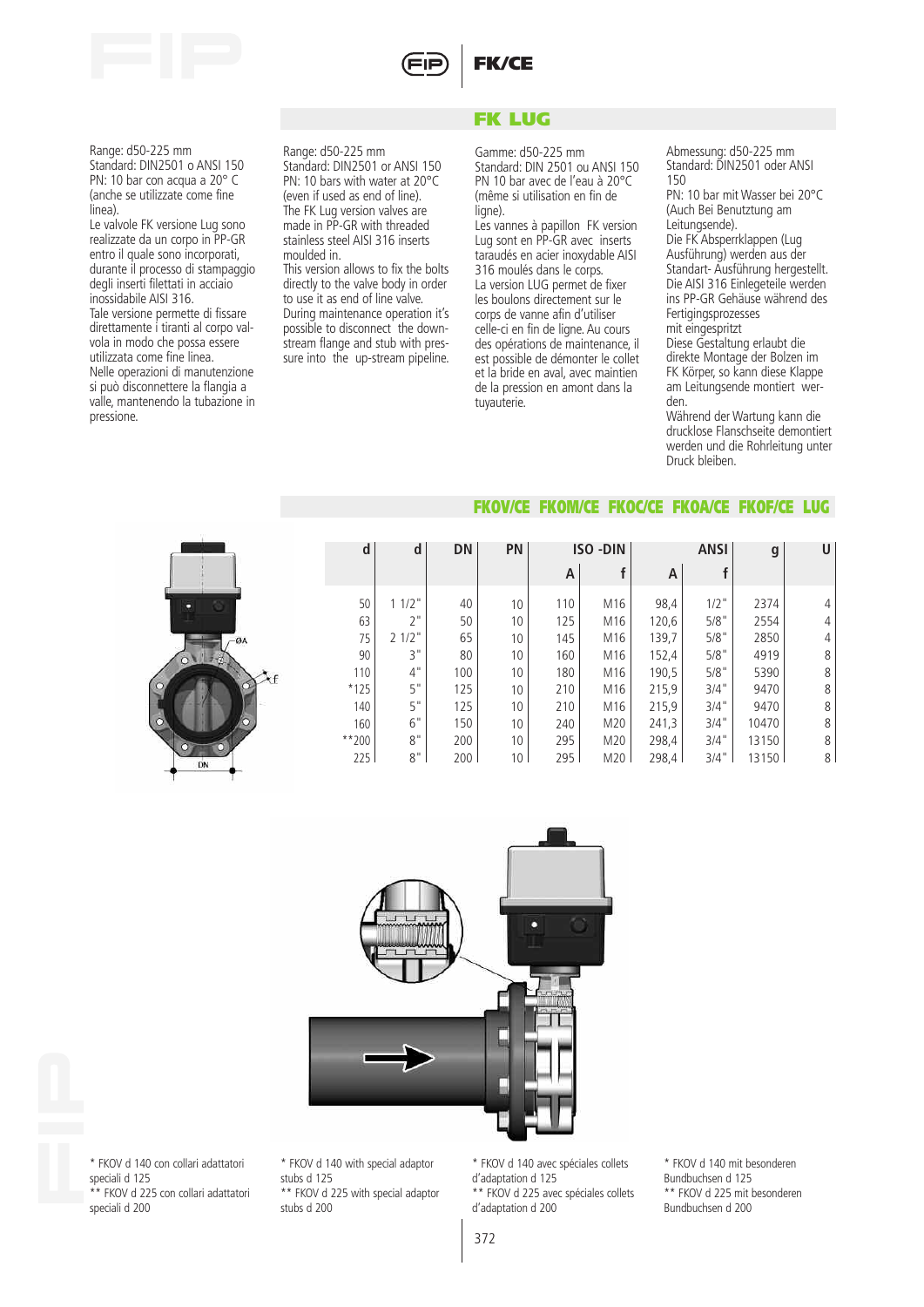Attuatore elettrico con copertura in plastica. Temperatura: -10° C / +55° C Connessioni elettriche Alimentazione: connettore DIN 43650 3P+T (DN 40÷100) pressacavo ISO M20 (DN 125÷300) Finecorsa: pressacavo ISO M20

### Dotazioni di serie:

- Comando manuale di sicurezza
- Indicatore visivo di posizione
- Due finecorsa ausiliari (5A) regolabili FC1, FC2.
- Limitatore di coppia

### Dotazioni opzionali:

- Posizionatore 4-20 mA o 0-10V
- Batteria di sicurezza (NC o NA)
- elemento riscaldante (anticondensa)
- Potenziometro di risposta 0,1 - 1 - 5 - 10 KOhm
- Trasmettitore 4-20 mA
- Due finecorsa aggiuntivi
- IP67 o ATEX EEx

### **Dati Tecnici**

Electric actuator with plastic housing. Temperature: -10° C / +55° C Electrical connections Power supply: connector DIN 43650 3P+T (DN 40÷100) gland ISO M20 (DN 125÷300) Limit switches: gland ISO M20

### Standard equipment:

- Emergency manual override
- Visual position indicator
- 2 auxiliary and adjustable limit switches FC1, FC2 (5A)
- Torque limiter

### Options:

- Positioner 4-20 mA or 0-10V • Fail safe security block (NC o
- NO) • Heating resistor
- Feed back potentiometer 0,1 - 1 - 5 - 10 KOhm
- 4-20 mA position transmitter
- 2 additional limit switches
- IP67 or ATEX EEx

### **Technical Data**

# **FK/CE**

EIE

### **Automatismi Actuators Automatismes Antriebe**

Actionneur électrique avec plastic capotage. Température: -10° C / +55° C Raccordement éléctrique Alimentation: connecteur DIN 43650 3P+T (DN 40÷100) raccord ISO M20 (DN 125÷300) Fin de course: raccord ISO M20

Equipement standard:

- Commande manuelle de secours
- Indicateur visual de position
- 2 contacts auxiliaires fin de
- course FC1, FC2 (5A)
- Limiteur de couple

### Options:

- Positionneur 4-20 mA ou 0-10V
- Bloc de sécurité (NF ou NO)
- Résistance de réchauffage
- Potentiomètre de recopie
- 0,1 1 5 10 KOhm
- Transmetteur 4-20mA
- 2 contacts supplémentaires
- IP67 ou ATEX EEx

Elektro-Antrieb mit Kunststoffgehäuse Temperatur: -10° C / +55° C Elektroanschluss Spannung: Geratestecker DIN 43650 3P+T (DN 40÷100) Verschraubung ISO M20 (DN 125÷300) Endschalter : Verschraubung ISO M<sub>20</sub>

- Standard Ausführung:
- Handhilfsbetätigung
- Optische Stellungsanzeige
- 2 Endschalter FC1, FC2 (5A)
- Drehmomentbegrenzter

### Zubehör:

- Stellungsregler 4-20 mA oder 0- 10V
- Sicherheitsblock (NC o NO)
- Heizwiderstand
- Potentiometer
	- 0,1 1 5 10 KOhm
- Stellungsruckmelder 4-20 mA
- 2 zusätzlicher Endschalter
- IP67 oder ATEX EEx

**Technische Daten**

### **Données Techniques**

### Alimentazione Power supply Tension d'alimentation Betriebsspannung Potenza Power Puissance Aufnahmeleistung Tempo di manovra Working time Temp de manoeuvre Stellzeit Esercizio CEI34 Duty rating CEI34 Durée sous tension CEI34 Einschaltdauer CEI34 Protezione Enclosure Protection **Schutklasse DN200 AC** 100-240V 85W 50s 50% IP67 **DN125-150 AC** 100-240V 85W 30s 50% IP67 **DN80-100 AC** 100-240V 15W 60s 50% IP65 **DC** 12V\* 26W 20s 30% IP65 **DC** 12V\* 26W  $8<sup>5</sup>$ 30% IP65 **DN40-65 AC** 100-240V 15W 20s 50% IP65 **AC/DC** 24V 11W 20s 30% IP65 **AC/DC** 24V 15W 60s 50% IP65 **AC/DC** 24V 85W 30s 50% IP67 **AC/DC** 24V 85W 50s 50% IP67 **DN250-300 AC** 230V 250W 38s 50% IP67 **AC/DC** 24V\* 150W 38s 50% IP67

\* Su richiesta \* On request \* \* \* \* ^ \* Sur demande \* \* Auf Anfrage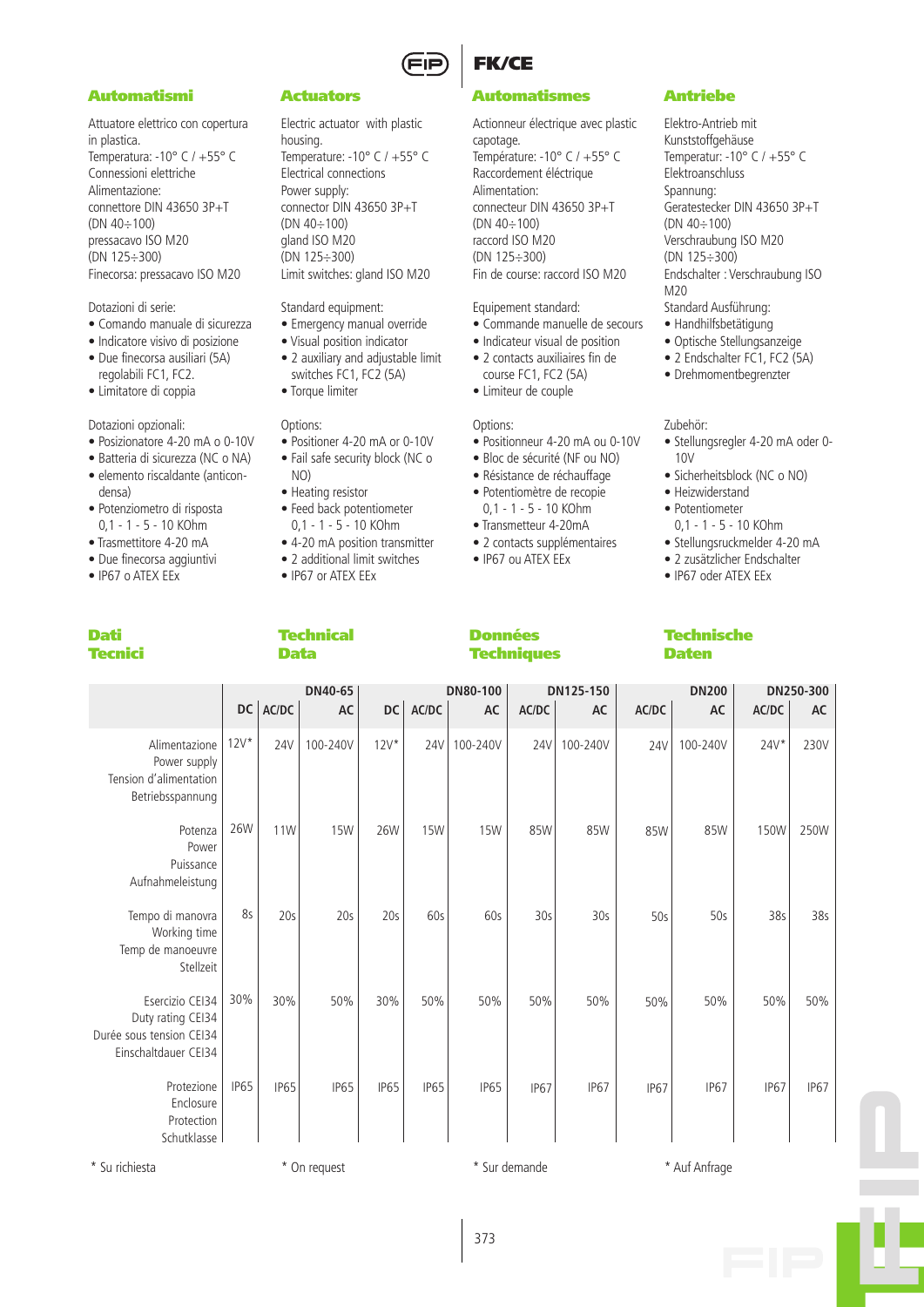



## **FK/CE DN 40-65**

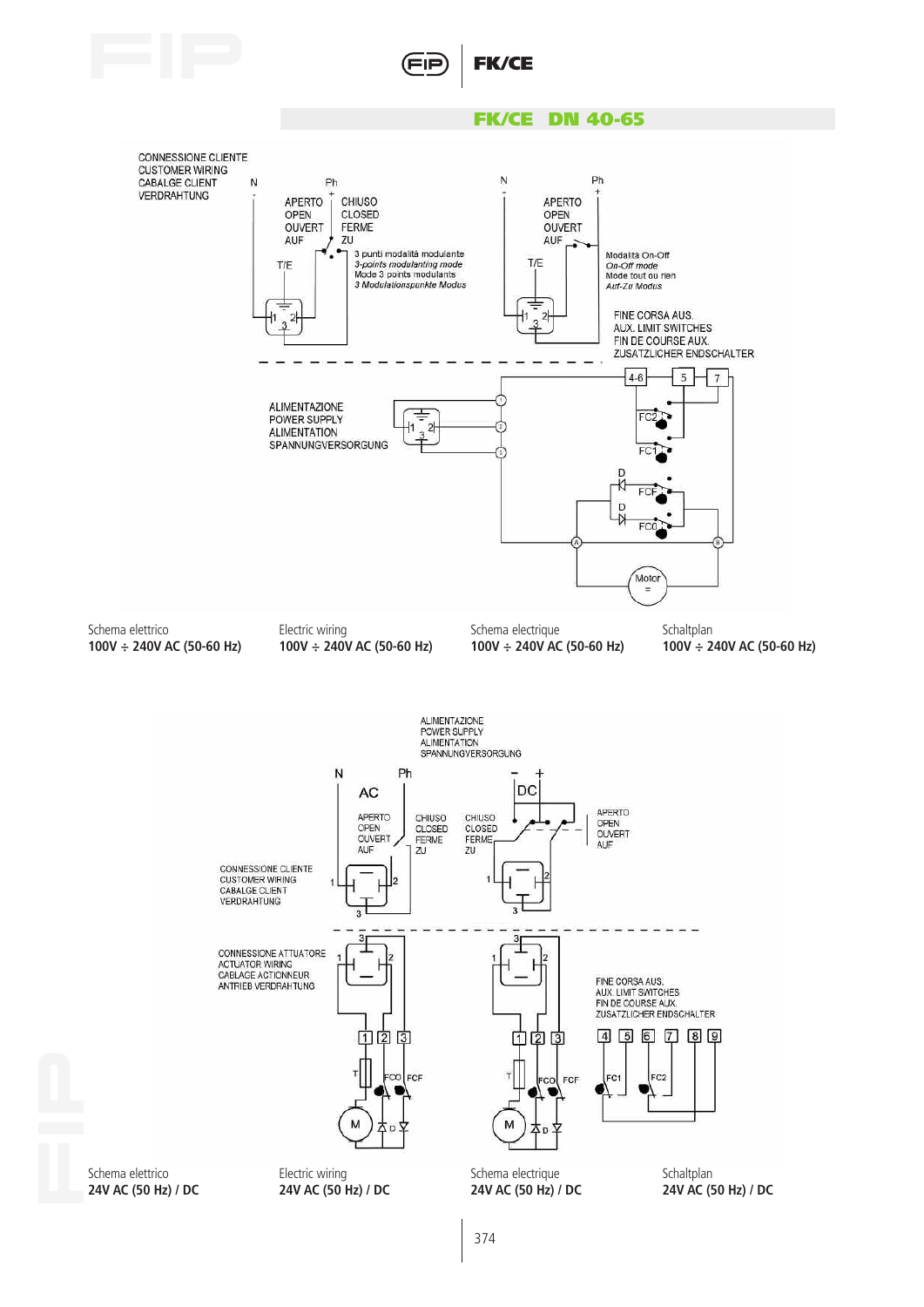

**FK/CE DN 80-100**

**FK/CE**

(FIP)

Schema elettrico **24 - 100 ÷ 240V AC (50-60 Hz) 24 V DC**

Electric wiring **24 - 100 ÷ 240V AC (50-60 Hz) 24 V DC**

HEAT

 $17$ 18

Commento riscaldante (opzionale)<br>
Healing resistor (on request)<br>
Résistance de réchauffage (sur demande)<br>
Heitzwiderstand (Auf Anfrage)

ESB

Schema electrique **24 - 100 ÷ 240V AC (50-60 Hz) 24 V DC**

EC D **FCC** 

Motor

 $\equiv$ 

**Schaltplan 24 - 100 ÷ 240V AC (50-60 Hz) 24 V DC**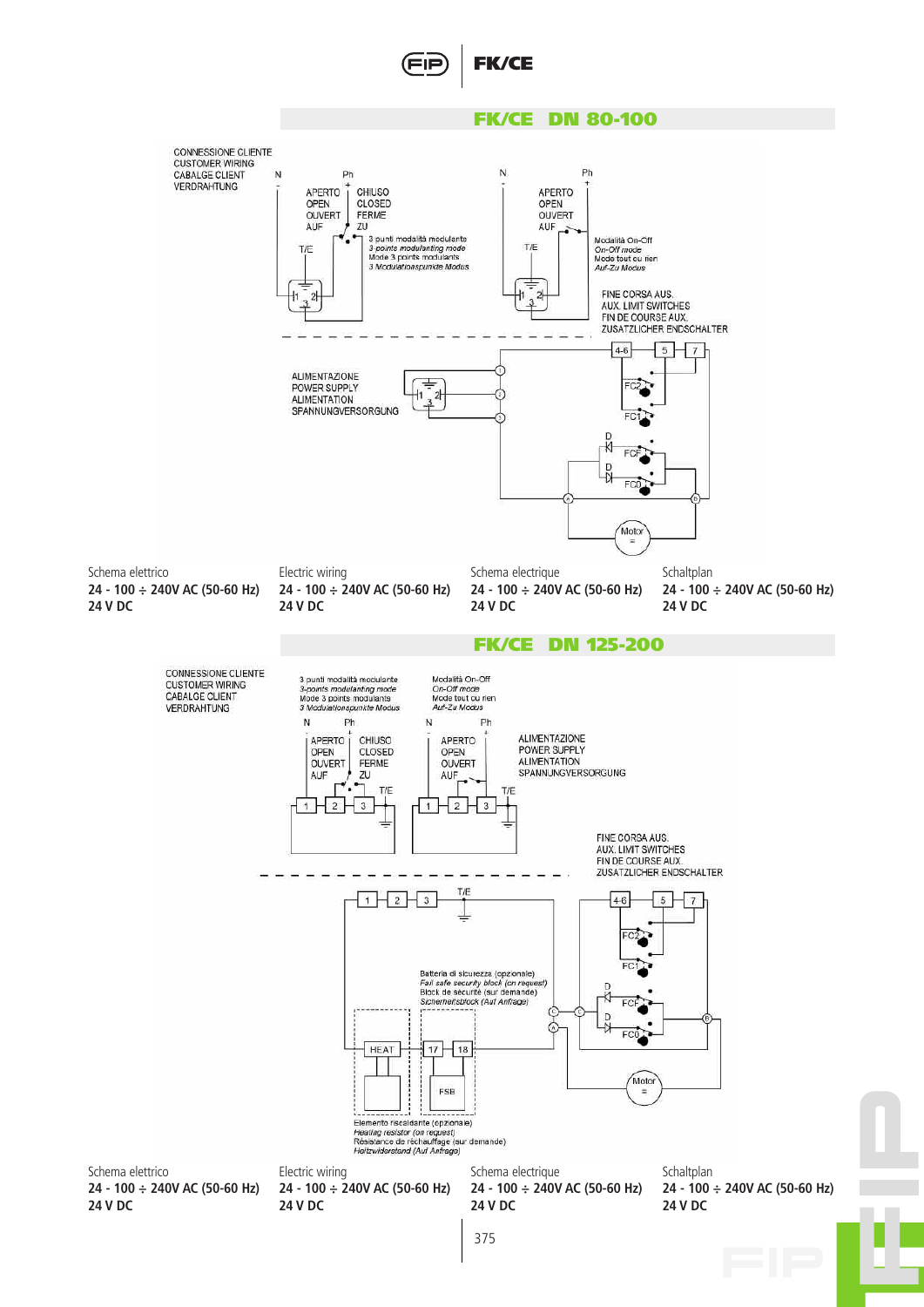



## **FK/CE DN 250-300**

ALIMENTAZIONE<br>ALIMENTATION ET COMMANDE<br>POWER SUPPLY AND COMMAND<br>SPANNUNGSVERSORGUNG UND STEUERUNG

CONNESSIONE CLIENTE<br>CUSTOMER WIRING<br>CABALGE CLIENT<br>VERDRAHTUNG  $\overline{1}$ j



Schema elettrico **230V AC (50-60 Hz)** Electric wiring **230V AC (50-60 Hz)** Schema electrique **230V AC (50-60 Hz)** **Schaltplan 230V AC (50-60 Hz)**

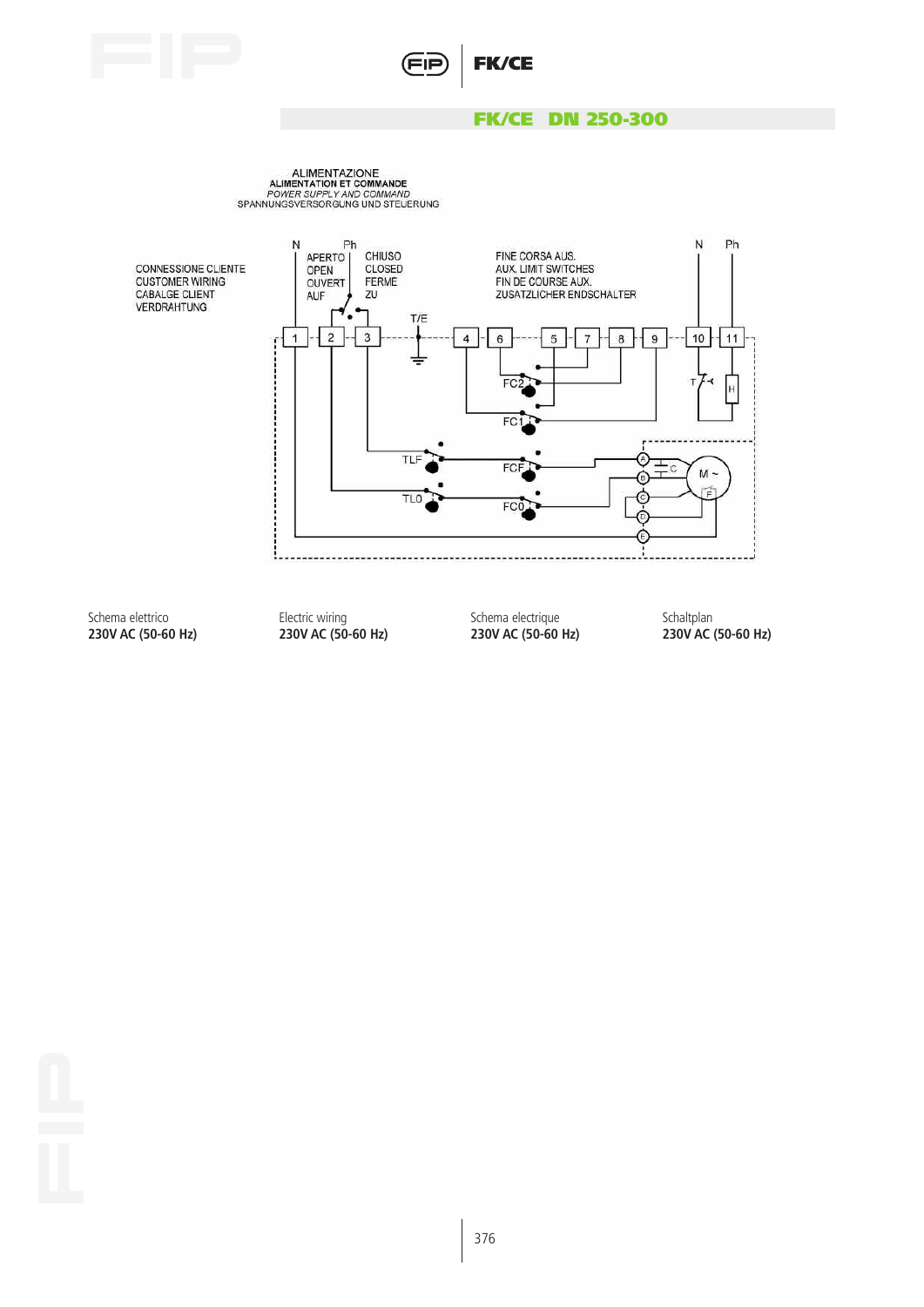

Posizionatore 0/4-20 mA / 0-10 V **24, 100 ÷ 240 V AC (50-60 Hz) 24 V DC**

Positioner 0/4-20 mA / 0-10 V **24, 100 ÷ 240 V AC (50-60 Hz) 24 V DC**

Positionneur 0/4-20 mA / 0-10 V **24, 100 ÷ 240 V AC (50-60 Hz) 24 V DC**

Stellungsregler 0/4-20 mA / 0-10 V **24, 100 ÷ 240 V AC (50-60 Hz) 24 V DC**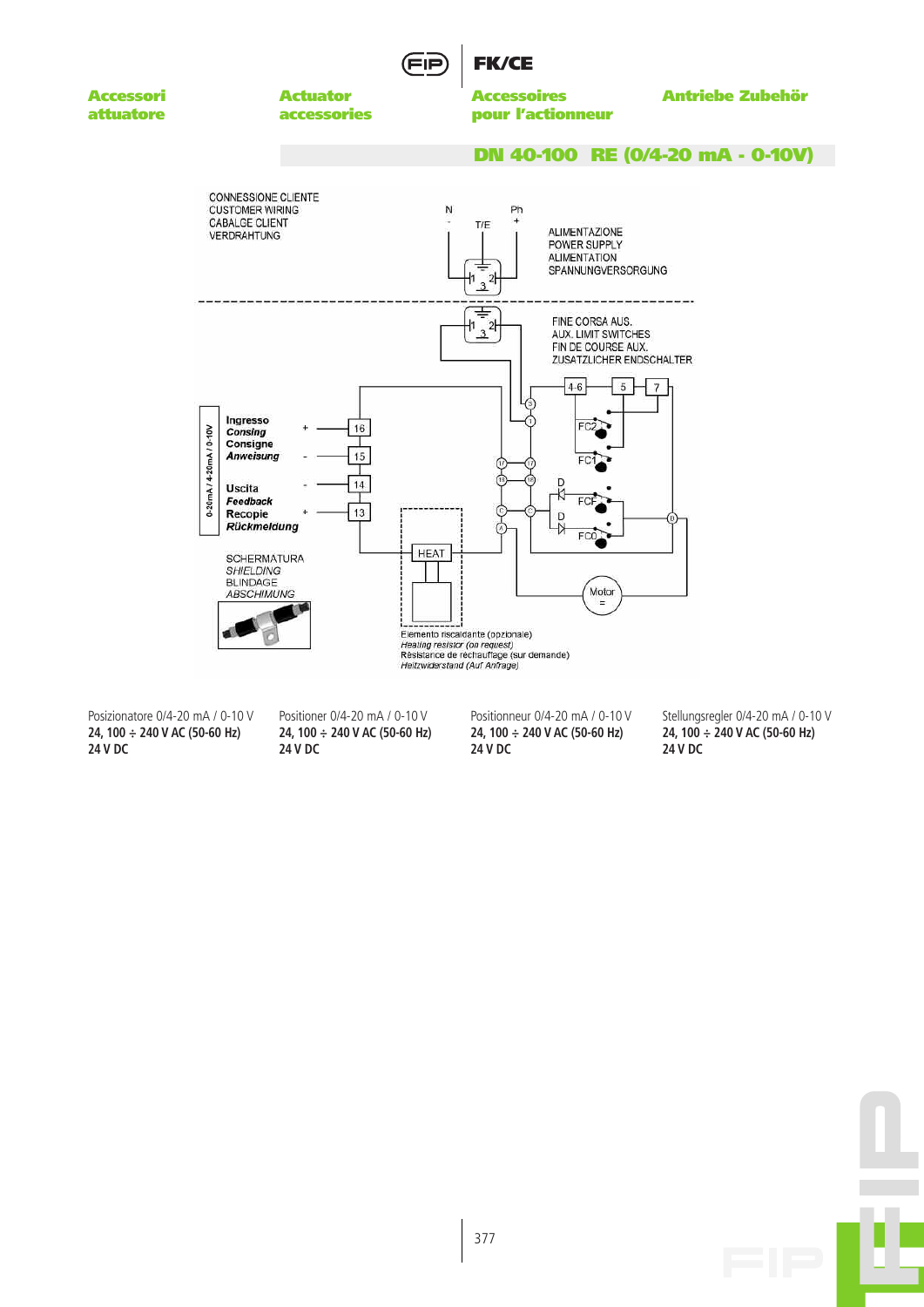

Posizionatore 0/4-20 mA / 0-10 V **24, 100 ÷ 240 V AC (50-60 Hz) 24 V DC**

Positioner 0/4-20 mA / 0-10 V **24, 100 ÷ 240 V AC (50-60 Hz) 24 V DC**

Positionneur 0/4-20 mA / 0-10 V **24, 100 ÷ 240 V AC (50-60 Hz) 24 V DC**

Stellungsregler 0/4-20 mA / 0-10 V **24, 100 ÷ 240 V AC (50-60 Hz) 24 V DC**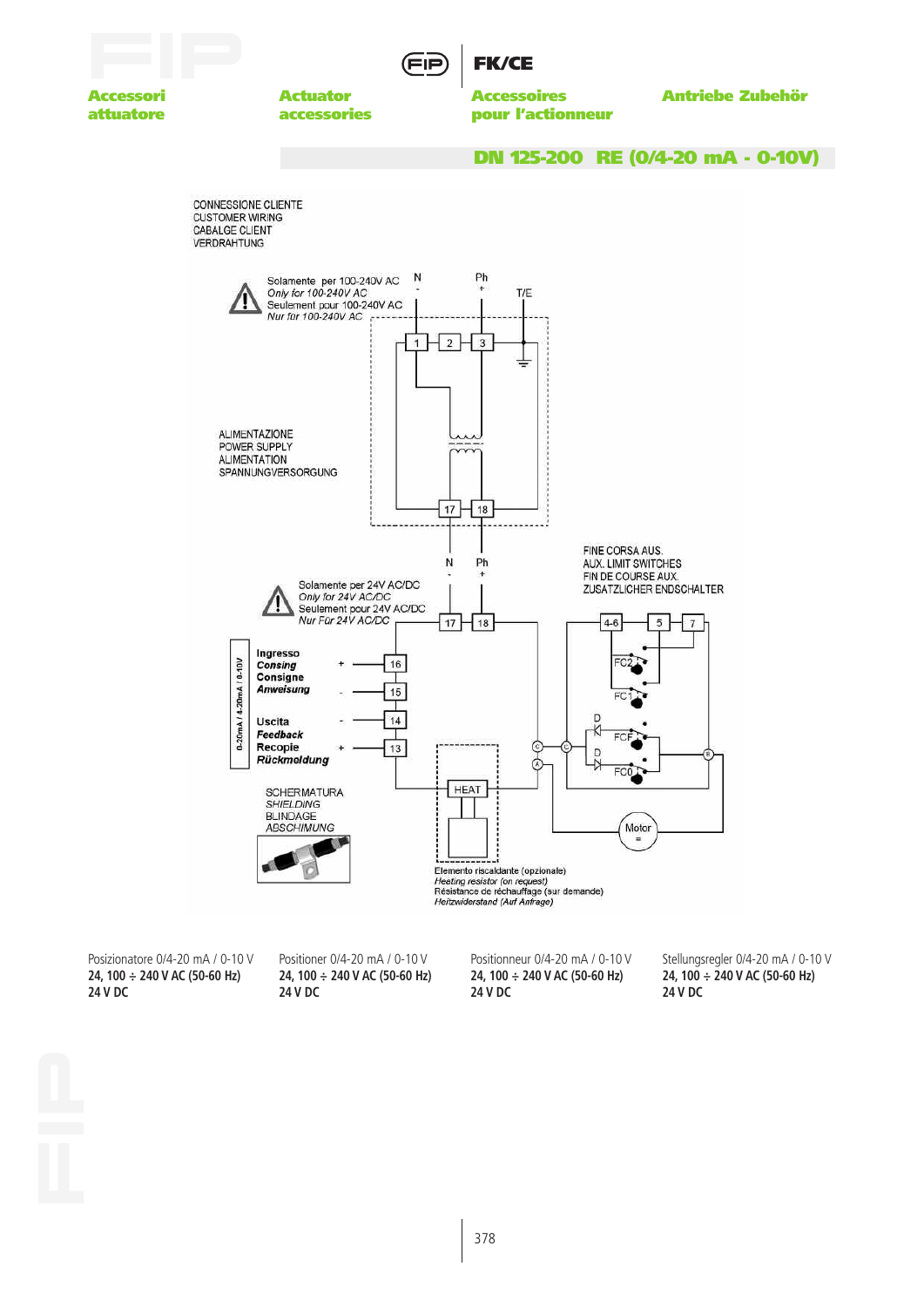

### **FS BLOCK NC (DN 80-300)**

Normalmente chiuso standard / Pre-set to close / Fermé par défault / Voreinstellung geschlossen



Batteria di sicurezza NC (NA a richiesta), **24, 100 ÷ 240 V AC (50-60 Hz) 24 V DC**

Fail safe security block NC (NO on request), **24, 100 ÷ 240 V AC (50-60 Hz) 24 V DC**

Bloc de sécurité NF (NO sur demande), **24, 100 ÷ 240 V AC (50-60 Hz) 24 V DC**

Sicherheitsblock NC (NO auf Anfrage), **24, 100 ÷ 240 V AC (50-60 Hz) 24 V DC**

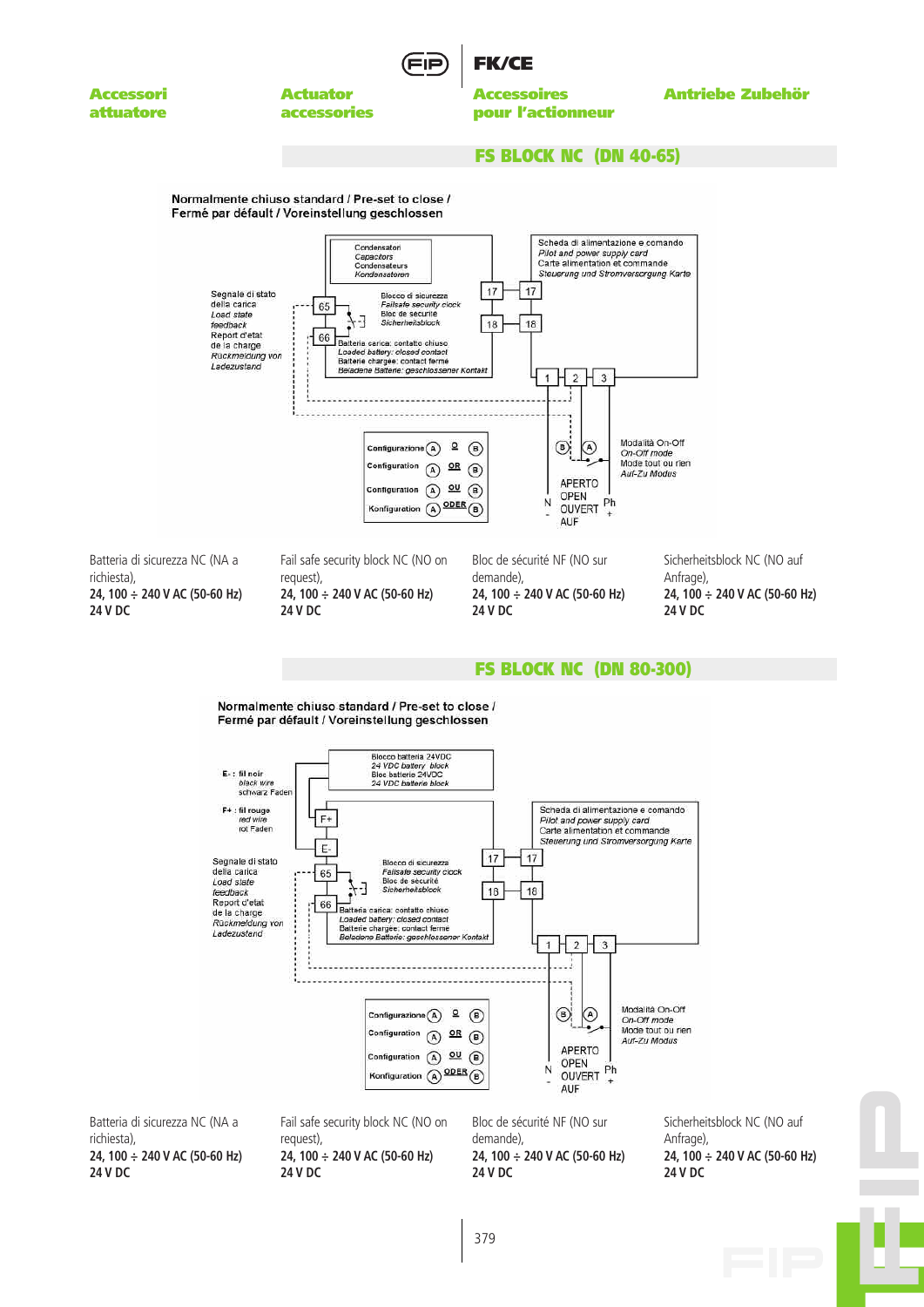



**Accessori attuatore** **Actuator accessories** **Accessoires pour l'actionneur**

**FK/CE**

**Antriebe Zubehör**

## **R1 (0,1 K) - R2 (1 K) - R3 (5 K) - R4 (10 K)**



Potenziometro di risposta 0,1 - 1 - 5 - 10 KOhm

Feed back potentiometer 0,1 - 1 - 5 - 10 KOhm

Potentiomètre de recopie 0,1 - 1 - 5 - 10 KOhm

Potentiometer 0,1 - 1 - 5 - 10 KOhm

### **TR 4-20 mA**



Trasmettitore 4-20 mA Position transmitter 4-20 mA Transmetteur 4-20 mA Stellungsruckmelder 4-20 mA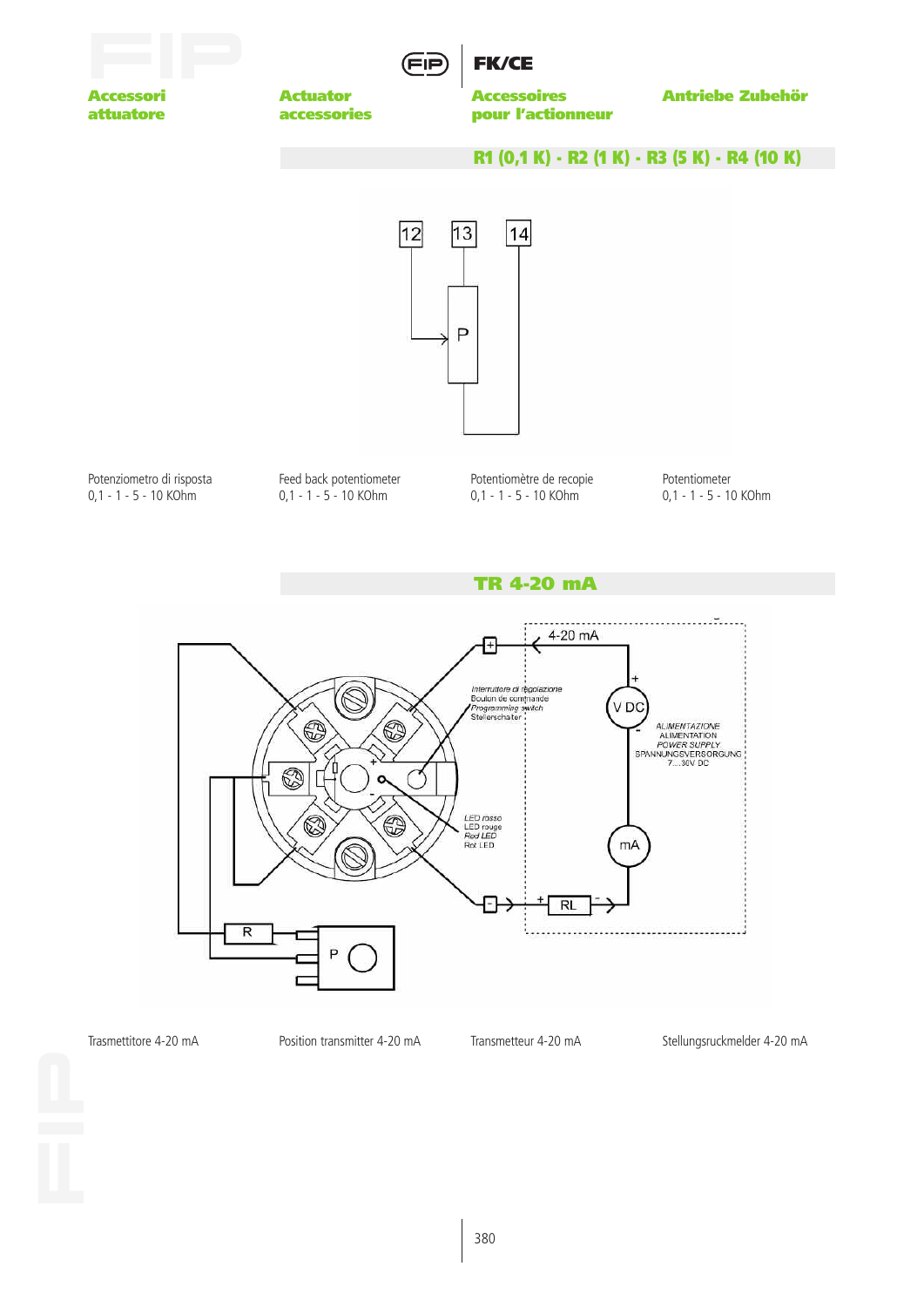

### **Posizionamento delle lunette**

Posizionamento delle lunette. Le lunette di autocentraggio devono essere inserite nelle apposite guide delle asole sul corpo valvola lato scritte con le scritte verso l'alto, e posizionate secondo la tipologia di foratura delle flange come indicato nella tabella seguente:

### **Inserts positioning Positionnement**

The inserts have to be inserted into the holes from the side of the body corresponding to the marking indicating the diameter, and positioned according to the type of drilling of the flanges as here after indicated:

# **FK/CE**

# **des entretoises**

Les entretoises doivent être insérées dans les guides des trous, à partir du coté du corps correspondant aux marquages indiquants le diamètre, et positionnés selon le perçage des brides comme indiqué dans le tableau suivante:

### **Positionen der Zentriereinsätze**

in den Schraubenlöchern. Die Einsätze müssen axial in die ovalen Schraubenlöcher des Gehäuses gemäß der Positionsangaben, eingesetzt werden. Die Position ist abhängig von der Abmessung und der Flanschnorm.

|              | <b>SERIE 1</b> | <b>SERIE 2</b> | <b>SERIE 3</b> | <b>SERIE 4</b> | <b>SERIE 5</b> |
|--------------|----------------|----------------|----------------|----------------|----------------|
|              | $\ast$         | $* *$          | $***$          | $* * * *$      | $* * * * * *$  |
| d 50 DN 40   | Pos. 1         | Pos. 2         | Pos. 1         | Pos. 1         | Pos. 1         |
| d 63 DN 50   | Pos. 1         | Pos. 2         | Pos. 1         |                |                |
| d 75 DN 65   | Pos. 1         | Pos. $2$       | Pos. 1         | Pos. 2         | Pos. 1         |
| d 90 DN 80   | Pos. 1         | Pos. 2         | Pos. 1         | Pos. 2         | Pos. $1$       |
| d 110 DN 100 | Pos. 1         | Pos. $2$       | Pos. 1         | Pos. 2         | Pos. $1$       |
| d 140 DN 125 | Pos. 1         | Pos. 2         | Pos. 1         | Pos. 2         | Pos. $1$       |
| d 160 DN 150 | Pos. 1         | Pos. $2$       | Pos. 1         | Pos. 2         | Pos. $1$       |
| d 225 DN 200 | Pos. 1         | PN 10 Pos. 2   | Pos. $2$       | Pos. $2$       | Pos. $1$       |

**\*:** DIN 2501 PN6; ISO/DIS 9624 PN6; DIN 2501 PN6; UNI 2223 PN6, BS 4504 PN6, DIN 8063/4 PN6

**\*\*:** DIN 2501 PN10/16, ISO/DIS 9624 PN 10/16, DIN 2501 PN 10/16, UNI 2223 PN 10/16, BS 4504 PN 10/16, DIN 8063/4 PN 10/16 **\*\*\*:** BS 10 table A-D-E Spec D-E

**\*\*\*\*:** BS 1560 class 150, ASA B 16,5 150 PSI (DN 50 senza inserti, without inserts, sans entretoise, ohne Einsätze) **\*\*\*\*\*:** JIS 2211 K5



DN 250 ÷ 300: Fornite a richiesta con foratura secondo i diversi standard.

DN  $250 \div 300$ : Drilling on request according to different standards.

DN 250 ÷ 300: Perçage par trous selon plusiers standards internationaux sur demande.

DN  $250 \div 300$ : Verfügbar mit Schraublöcher nach verschiedenen Normen gemaß Anfrage.

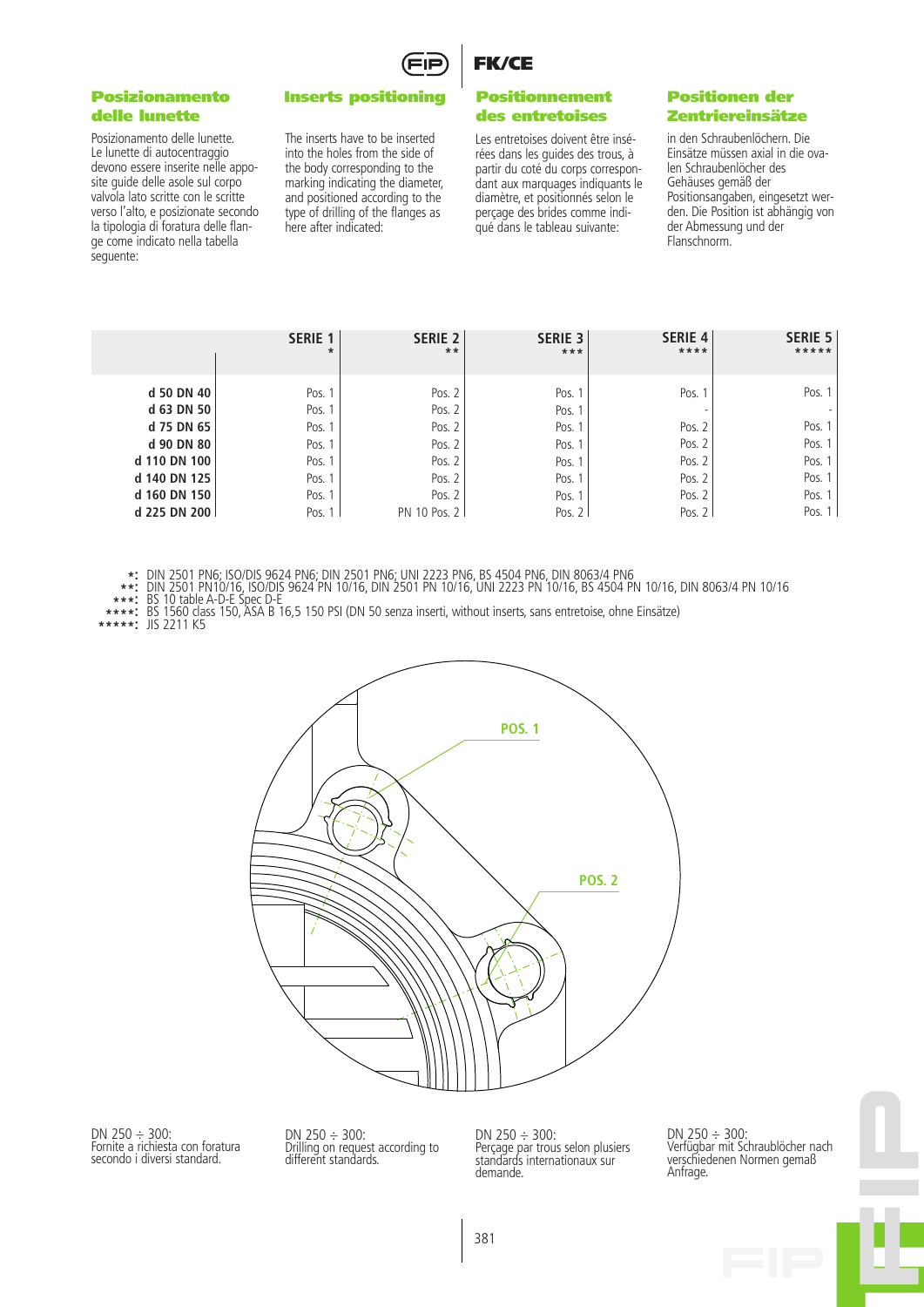

Prima di effettuare l'installazione della valvola FK è opportuno verificare che il diametro di passaggio della cartella consenta la corretta apertura del disco (vedi I min, tab. A)

Before installing the FK valve it is suggested to check that stub internal diameter allows the complete disc opening (see tab. A, I min)



Avant d'effectuer l'installation de la vanne FK il est conseillé de vérifier que le diametre interieur du collet permette l'ouverture du papillon (voir tab. A, I min)

**d**

### **Giunzioni Jointing Jonction Verbindungen**

**DN** 

Vor Montage der FK-Absperrklappen ist zu überprüfen, ob die Bundbuchsen ein vollständiges Öffnen der Klappenscheibe ermöglichen (I min-Maß beachten) siehe Tab. A

**I min.**

Tab. A

Tab. B

 $\sigma$ mir

Per l'installazione con collari in PVC vedi nella seguente Tab. B gli accoppiamenti valvola-collareflangia

For installation with PVC stubs please see in the Tab. B below the possible couplings valve-stub-flange

Pour installation avec collet PVC verifier dans le suivant Tab. B les accouplements vanne-collet-bride Für die Montage mit PVC-U Bundbuchsen siehe die möglichen Verbindungen gemaß Tab. B

|             |           |    |    |    |        |     |         |     |     |                 |     |     |     | iap. B |
|-------------|-----------|----|----|----|--------|-----|---------|-----|-----|-----------------|-----|-----|-----|--------|
| $\mathbf d$ |           | 50 | 63 | 75 | $90\,$ | 110 | 125     | 140 | 160 | 200             | 225 | 250 | 280 | 315    |
|             | <b>DN</b> | 40 | 50 | 65 | 80     | 100 | 110     | 125 | 150 | 200             | 200 | 250 | 250 | 300    |
| $50\,$      | 40        |    |    |    |        |     |         |     |     |                 |     |     |     |        |
| 63          | 50        |    |    |    |        |     |         |     |     |                 |     |     |     |        |
| 75          | 65        |    |    |    |        |     |         |     |     |                 |     |     |     |        |
| $90\,$      | 80        |    |    |    |        |     |         |     |     |                 |     |     |     |        |
| 110         | 100       |    |    |    |        |     |         |     |     |                 |     |     |     |        |
| 140         | 125       |    |    |    |        |     | $\star$ |     |     |                 |     |     |     |        |
| 160         | 150       |    |    |    |        |     |         |     |     |                 |     |     |     |        |
| 225         | 200       |    |    |    |        |     |         |     |     | $\star$ $\star$ |     |     |     |        |
| 280         | 250       |    |    |    |        |     |         |     |     |                 |     |     |     |        |
| 315         | 300       |    |    |    |        |     |         |     |     |                 |     |     |     |        |

Collare d'appoggio incollaggio femmina e flangia DIN 8063-T4 - Stub female solvent welding and flange DIN 8063-T4 Collet female a collèr and bride DIN 8063-T4 - Bundbuchse Klebemuffe und Flansch nach DIN 8063-T4

\* Con collare speciale d125 DN125 per FK d140 DN125 e flangia d140 DN125

Valvola FK - FK Valve<br>FK vanne - FK Absperrklappe FK vanne - FK Absperrklappe

- \*\* Con collare speciale d200 DN200 per FK d225 DN200 e flangia d225 DN200
- \* With special stub d125 DN125 for FK d140 DN125 to be mounted
- with flange d140 DN125 \*\* With special stub d200 DN200 for
- FK d225 DN200 to be mounted with flange d225 DN200

\* Avec collet d'adaptation special d125 DN125 pour FK d140 DN125 et bride d140 DN125

- Avec collet d'adaptation special d200 DN200 pour FK d225 DN200 et bride d225 DN200
- \* Mit spezieller Adapterbundbuchse d125 DN125 für FK d140 DN125 und Flansche d140 DN125
- \*\* Mit spezieller Adapterbundbuchse d200 DN200 für FK d225 DN200 und Flansche d225 DN200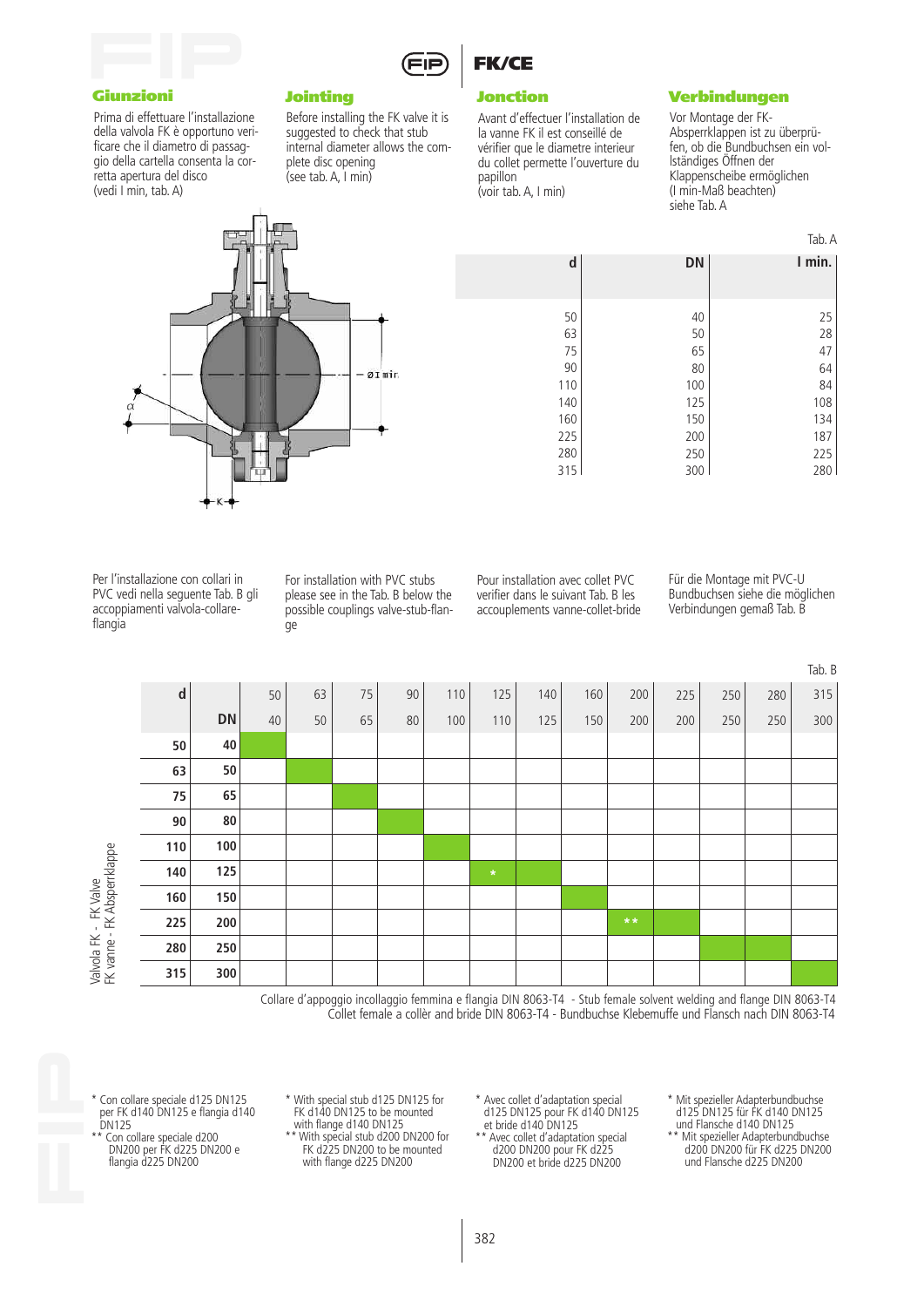

## **FK/CE**

Per l'installazione di cartelle PP-PE, per saldatura testa a testa codolo corto o elettrofusione/testa a testa codolo lungo, verificare gli accoppiamenti valvola-cartellaflangia e le quote K - a di smussatura ove necessario a seconda delle diverse SDR. (Tab. C)

For installation of PP-PE stubs, butt welding short or electrofusion/butt welding long, please verify the valve-stub-flange combination and the chamfering K - a dimensions, where according the SDR is necessary. (Tab. C)

Pour installation de PP-PE, coller bout a bout court or electrofusion/bout à bout lounge, verifier les accouplements vanne-colletbride et les cùtes de chamfreinage K - a si nécessaire selon le SDR. (Tab. C)

In PE bzw. PP-Rohrleitungen ist der Innendurchmesser abhängig von der SDR-Klasse. Für wenige, in der Tab. C definierter, Abmessungen müssen sowohl bei langen als auch kurzen Vorschweißbunde diese mechanisch bearbeitet werden (Winkel und k-Maß beachten), oder andere Voraussetzungen für ein vollständiges Öffnen der Klappenscheibe geschaffen werden (z.B. Distanzscheiben).

Tab. C

|     |           |    |    |    |    |                 |                 |     |                          |                                             |                          |                                    |                                    |                                             | ian' c                                      |
|-----|-----------|----|----|----|----|-----------------|-----------------|-----|--------------------------|---------------------------------------------|--------------------------|------------------------------------|------------------------------------|---------------------------------------------|---------------------------------------------|
| d   |           | 50 | 63 | 75 | 90 | 110             | 125             | 140 | 160                      | 180                                         | 200                      | 225                                | 250                                | 280                                         | 315                                         |
|     | <b>DN</b> | 40 | 50 | 65 | 80 | 100             | 110             | 125 | 150                      | 150                                         | 200                      | 200                                | 250                                | 250                                         | 300                                         |
| 50  | 40        |    |    |    |    |                 |                 |     |                          |                                             |                          |                                    |                                    |                                             |                                             |
| 63  | 50        |    |    |    |    |                 |                 |     |                          |                                             |                          |                                    |                                    |                                             |                                             |
| 75  | 65        |    |    |    |    |                 |                 |     |                          |                                             |                          |                                    |                                    |                                             |                                             |
| 90  | 80        |    |    |    |    |                 |                 |     |                          |                                             |                          |                                    |                                    |                                             |                                             |
| 110 | 100       |    |    |    |    |                 |                 |     |                          |                                             |                          |                                    |                                    |                                             |                                             |
| 140 | 125       |    |    |    |    |                 |                 |     |                          |                                             |                          |                                    |                                    |                                             |                                             |
| 160 | 150       |    |    |    |    |                 |                 |     |                          |                                             |                          |                                    |                                    |                                             |                                             |
| 225 | 200       |    |    |    |    |                 |                 |     |                          |                                             |                          |                                    |                                    |                                             |                                             |
| 280 | 250       |    |    |    |    |                 |                 |     |                          |                                             |                          |                                    |                                    |                                             |                                             |
| 315 | 300       |    |    |    |    |                 |                 |     |                          |                                             |                          |                                    |                                    |                                             |                                             |
|     | 17/17,6   |    |    |    |    |                 |                 |     |                          |                                             |                          |                                    |                                    |                                             | $k=40$<br>$a=20^{\circ}$                    |
|     | 11        |    |    |    |    |                 |                 |     |                          |                                             |                          |                                    |                                    |                                             | $k=50$<br>$a=25^{\circ}$                    |
|     | 7,4       |    |    |    |    |                 |                 |     |                          |                                             | $k=40$<br>$a=20^{\circ}$ |                                    | $k=55$<br>a=30°                    |                                             | $k=65$<br>a=30°                             |
|     |           |    |    |    |    | $k=10$<br>a=35° | $k=15$<br>a=35° |     | $k=20$<br>$a=30^{\circ}$ | $k=35$<br>$a=20^{\circ}$<br>$k=35$<br>a=20° | $k=15$<br>$a=35^{\circ}$ | $k=35$<br>a=20°<br>$k=35$<br>a=25° | $k=40$<br>a=15°<br>$k=35$<br>a=30° | $k=35$<br>a=25°<br>$k=50$<br>$a=25^{\circ}$ | $k=35$<br>a=25°<br>$k=35$<br>$a=30^{\circ}$ |

Valvola FK - FK Valve<br>FK vanne - FK Absperrklappe FK vanne - FK Absperrklappe Valvola FK - FK Valve

SDR

Cartella codolo corto/lungo DIN16962/16963 e flangia - Stubflanges short/long DIN16962/16963 and flange Collet court/longue DIN16962/16963 et bride - Vorschweissbunde, kurze oder oder lange Form nach DIN16962/16963 mit Losflanschen

**Dimensioni dei bulloni da utilizzare nell'installazione**

**Dimensions of the bolts to be used in installation**

**d**

### **Dimensions des boulons à utiliser pour l'installation**

**DN**

### **Schraubenabmessu ngen zum Einbau zwischen Flanschen**

**\*Nm**

**Lmin**

M16x150 M16x150 M16x170 M16x180 M16x180 M16x210 M20x240 M20x260 M20x310 M20x310



\* Momenti di serraggio nominale della bulloneria per unioni flangiate con flange libere. Valori necessari per ottenere la tenuta in prova idraulica (1,5xPN a 20°C) (bulloneria nuova o lubrificata)

\* Nominal torque required to tighten bolts of flanged joints. Torque required for watertight joints (1,5xPN at 20°C) (new or lubricated bolts)

\* Couple de serrage nominale des boulons pour assemblage de brides libres. Couple de serrage pour obtenir l'étanchéité en test hydraulique (1,5xPN à 20°C) (boulons neufs ou lubrifiés)

383

\* Richtwerte für das Anzugsdrehmoment bei Flanschverbindungen. Anzugsdrehmoment für Druckproben (1,5 x PN bei 20°C), bei neuen oder gefetteten Schrauben.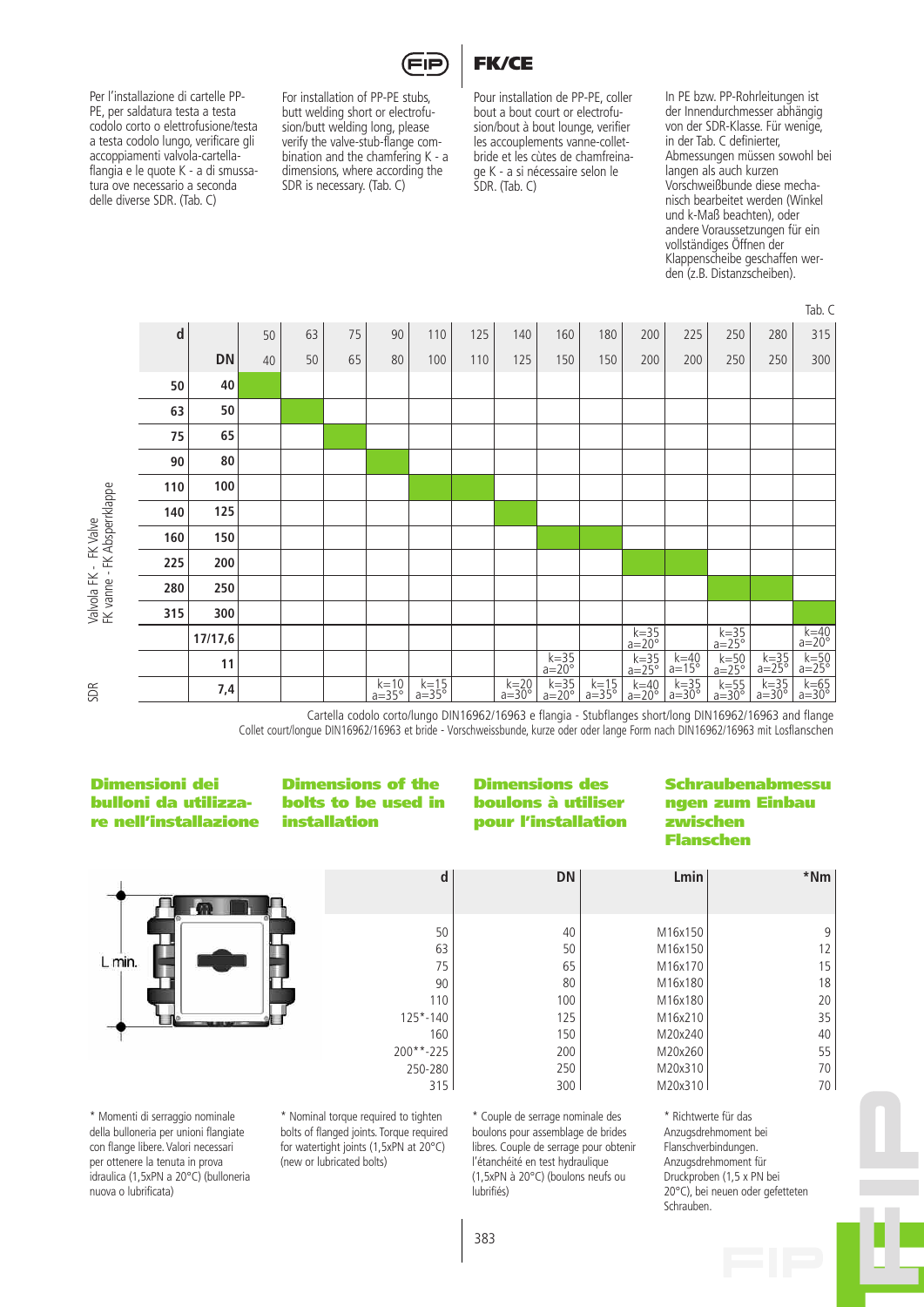

### **Installazione sull'impianto**

- 1) Prima di procedere all'installazione dei raccordi flangiati di collegamento, verificare che la luce libera di passaggio dei raccordi stessi permetta la corretta apertura della lente della valvola. Controllare inoltre la quota massima di accoppiamento per la guarnizione.
- 2) Inserire le lunette nei fori secondo la posizione indicata nella tabella, dal lato corrispondente alla scritta con D e DN per facilitare l'inserimento dei tiranti e l'accoppiamento con le flange (DN  $65 \div 200$ ).
- 3) Posizionare la valvola tra due collari con flange avendo cura di rispettare le quote di installazione Z. Si consiglia di installare sempre la valvola a lente parzialmente chiusa (non deve fuoriuscire dal corpo) e di evitare disassamenti delle flange, causa di possibili perdite verso l'esterno.
- 4) Prima di effettuare il serraggio dei tiranti, si consiglia di aprire la lente, per non danneggiare la guarnizione. Serrare in modo omogeneo i tiranti di collegamento, secondo la coppia nominale indicata in tabella. Non occorre forzare il serraggio dei tiranti per ottenere una perfetta tenuta idraulica. Un eccessivo serraggio pregiudicherebbe il contenimento delle coppie di manovra della valvola.
- 5) La valvola è bidirezionale e può essere installata in qualsiasi posizione. Può inoltre essere montata a fine linea o serbatoio.
- 6) Nelle operazioni di montaggio è consigliabile lubrificare le guarnizioni di tenuta in gomma con oli o grassi idonei (sono sconsigliati gli oli minerali in quanto aggrediscono la gomma etilene - propilene)

# **Connection to the**

# **system**

- 1) Fit operating handle to valve body, using bolt supplied. Prior to jointing stub flanges to pipe, check that design of stub allows full opening of disc.
- 2) Push the inserts into the holes according to the position indicated in the table from the side engraved with the D and DN marking to make the connection with flanges and bolts easier (DN  $65 \div 200$ ).
- 3) Place the valve between two stub flanges. It is advisable to install the valve with the disc in the partially closed position and to make sure that no misalignment of the flanges occurs as it may cause leakage.
- 4) Before tightening the bolts, it is advisable to open the disc, in order not to damage the primary gasket. Connecting bolts must be tightened uniformly. Do not to exceed the nominal torque indicated in the table.
- 5) The valve is bi-directional and can be installed in any position. Additionally, it can be mounted at the line end or on a tank.
- 6) During assembly it is advisable to lubricate the rubber seals. (Do not use mineral oils on EPDM).



### **Montage sur l'installation**

- 1) Au préalable procéder à l'installation des collets et brides en vérifiant que l'espace libre permette l'ouverture correcte de la vanne. Controler aussi que la côte maximale permette l'accouplement correcte avec la manchette.
- 2) Insérer les entretoises dans les trous ovales selon la position indiquées dans la table, du côté correspondant au marquage D et DN pour faciliter le montage des tirants et l'accouplement avec les brides(DN 65  $\div$  200).
- 3) Positionner la vanne entre les deux extrémités des brides en respectant la côte d'installation Z definie.Il est conseillé d'installer la vanne à papillon partiellement fermé (il ne doit pas sortir du corps), et d'éviter tout désalignement des brides. Ce désalignement pourrait être la cause de défauts d'étanchéité.
- 4) Avant d'effectuer le serrage des boulons, il est conseillé d'ouvrir le papillon, pour ne pas endommager la manchette. Il est nécessaire de procéder au serrage homogène de l'ensemble des boulons de fixation afin de ne pas créer de contraintes irrégulières sur les brides, selon les couples de serrage nominale indiquées. Il n'est pas nécessaire de trop serrer les boulons pour obtenir une parfaite étanchéité hydraulique: un serrage excessif augmente les couples de manoeuvre de la vanne.
- 5) La vanne, bidirectionnelle, peut être installée en toute position. En plus, elle peut être installée en toute position. En plus elle peut être installée à fin de ligne ou sur réservoir.
- 6) Dans les opérations de montage, nous conseillons de lubrifier les joints avec de l'huile. A ce propos, il ne faut jamais employer des huiles minérales, agressives pour le caoutchouc en éthylène propylène.

### **Einbau in eine Leitung**

- 1) Vor dem Einbau ist zu überprüfen, ob die Einbaulänge (Z - Maß) der Klappe mit dem Abstand der Bunde der Vorschweißbunde/Bundbuchse n übereinstimmt und ob für die Klappenscheibe genügend Freiraum in den Bundbuchsen / Vorschweißbunden für ein vollständiges Öffnen zur Verfügung steht.
- 2) Für einen leichteren Einbau (Zentrierung der Schrauben und der Armatur) sind die Einsätze, entsprechend der d bzw. DN - Angabe auf der Klappe, in die ovalen Schraubenlöcher einzusetzen (DN  $65 \div 200$ ).
- 3) Die Klappe ist zwischen die mit Flanschen versehenen Bunde der Bundbuchsen / Vorschweißbunde einzusetzen. Es ist ratsam, daß die Klappe dabei in teilgeschlossenem Zustand ist. Es ist darauf zu achten, daß die Dichtungsauflageflächen der Vorschweißbunde/Bundbuchse n planparallel zueinander stehen, da es sonst zu Undichtheiten kommen kann.
- 4) Bevor die Schrauben angezogen werden, sollte die Klappenscheibe geöffnet werden um zu vermeiden, daß die Auskleidung/Dichtung beschädigt wird. Die Schrauben müssen gleichmäßig über Kreuz angezogen werden. Die im folgenden noch angegebenen Anzugsdrehmomente dürfen nicht überschritten werden. Für eine korrekte Abdichtung ist es nicht notwendig, die Schrauben übermäßig anzuziehen. Dieses könnte das Betätigungsmoment der Absperrklappe erhöhen.
- 5) Die Durchflußrichtung ist beliebig (bidirektional) ebenso die Einbaulage. Weiterhin kann die Klappe als Abschlußarmatur am Ende einer Rohrleitung oder als Tankauslaß eingesetzt werden.
- 6) Für die Montage ist es empfehlenswert, die Gummidichtungen mit Öl oder Fett zu schmieren, wobei keine Mineralölprodukte zur Anwendung kommen dürfen, da hierdurch die Dichtungen angegriffen werden können.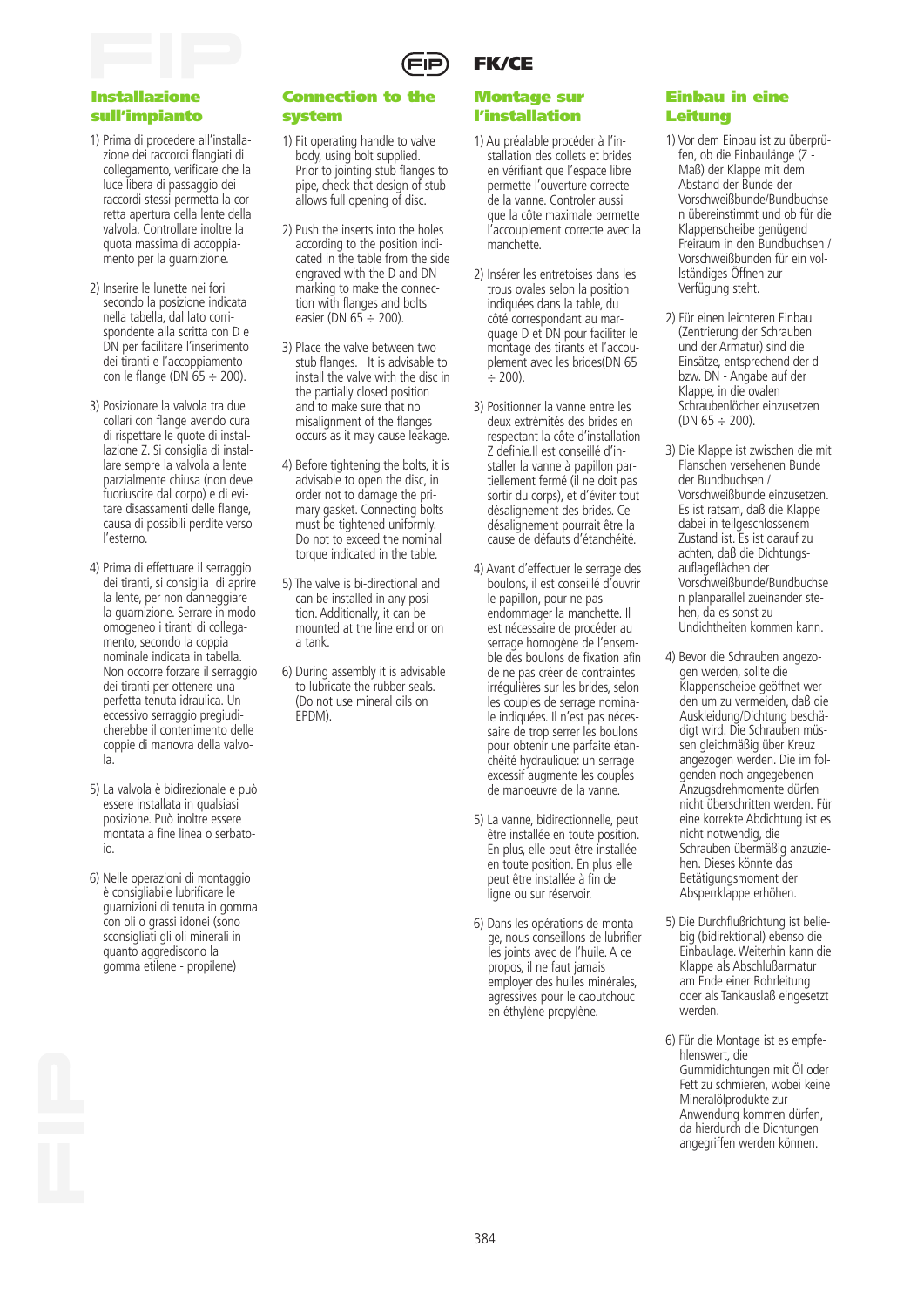- 7) Si consiglia di rispettare le seguenti precauzioni:
- Convogliamento di fluidi non puliti: posizionamento con lo stelo di manovra inclinato di un angolo di 45° rispetto al piano di appoggio della tubazione.
- Convogliamento fluidi con sedimenti: posizionare la valvola con lo stelo di manovra parallelo al piano di appoggio della tubazione.
- Convogliamento fluidi puliti: posizionare la valvola con lo stelo di manovra perpendicolare al piano di appoggio della tubazione.
- Le valvole motorizzate, devono essere adeguatamente supporte (vedi Fig. 1).
- 7) If the medium to be conveyed
- is: - Dirty: it is advisable to install the valve with the manoeu-

vring stem at a position of a minimum 45° angle to the

pipe.

- With suspended particles: it is advisable to install the valve with the manoeuvring stem just parallel to the pipe.
- Just clean: it is advisable to install the valve with the manoeuvring stem at a position of 90° angle to the pipe.
- Actuated valves should be properly installed (see picture 1).
- It is important to avoid rapid closure of valves to eliminate the possibility of water hammer causing damage to the pipe. Pneumatic actuators must be fitted with exhaust restrictors.
- **FK/CE**
- 7) Il est conseillé de monter la vanne avec tige de manoeuvre dans les positions suivantes:
- Si le fluide qui doit être transporté est chargé: avec un angle de 45° minimum entre la tige et le tube
- Si le fluide qui doit être transporté a des particules en suspension: parallélement au tube
- Si le fluide qui doit être transporté est propre: perpendiculairement au tube
- Pour les vannes avec actionneurs en grands diamèters pré-voir un supportage adéquat (voir fig. 1).
- Il est important d'éviter toujours de fermetures trop rapides des vannes. A ce but il est conseillé de prévoir l'installation de réducteurs de manoeuvre.



- Medium stark verschmutzt min. 45°
- Medium mit Schwebepartikeln waagerecht
- Medium nicht verunreinigt senkrecht
- Angetriebene Klappen sollten, richtig eingebaut werden (fig. 1).
- Ein schnelles Schließen von Armaturen ist zu vermeiden, um Druckstöße die durch Wasserschläge entstehen, zu verhindern. Rohrsysteme können hierdurch zerstört werden. Aus diesem Grunde sollten Schneckenradgetriebe installiert werden, die auf Anfrage lieferbar sind.





385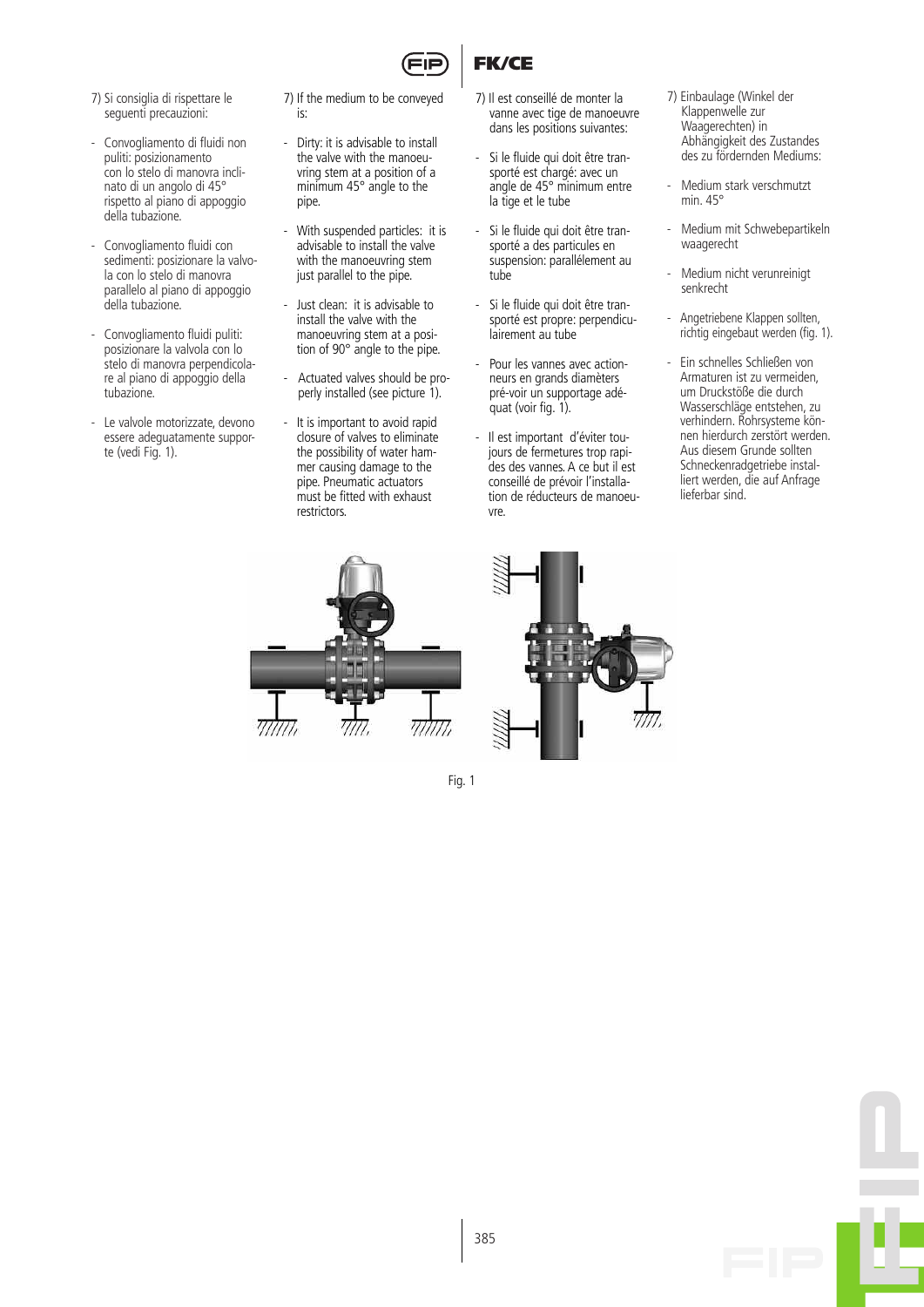

### **Smontaggio (DN 40-200)**

- 1) Togliere il tappo di protezione (5) e svitare la vite (4) con la rondella (3)
- 2) Rimuovere l'attuatore (1) e il piattello (2) dal corpo (6)
- 4) Rimuovere il tappo di protezione (9) e la vite (8) con la rondella (7)
- 5) Estrarre lo stelo (15) e il disco (17)
- 6) Sfilare la guarnizione (16) dal corpo (6)
- 7) Rimuovere l'anello Seeger (10) e la bussola guida (12)
- 8) Rimuovere le guarnizioni (11) , (13) e (14).

### **Montaggio (DN 40-200)**

- 1) Calzare la guarnizione primaria (16) sul corpo (6)
- 2) Inserire le guarnizioni (13 e 14) sullo stelo (15)
- 3) Inserire le guarnizioni (11) sulla bussola guida (12) e la bussola sullo stelo; bloccare la bussola mediante l'anello Seeger (10)
- 4) Posizionare le guarnizioni (18) e successivamente gli anelli antifrizione (19) sul disco (17) e il disco all'interno del corpo, dopo aver lubrificato la guarnizione (16)
- 5) Inserire lo stelo (15) passante attraverso corpo e disco
- 6) Avvitare la vite (8) con la rondella (7) e inserire il tappo di protezione (9)
- 7) Posizionare il piattello (2)
- 8) Posizionare l'attuatore (1) e fissarlo con le viti (4) e le rondelle (3)
- 9) Posizionare il tappo di protezione(5)

### **Disassembly (DN 40-200)**

- 1) Remove the protection cap (5) and unscrew the screw (4) with the washer (3)
- 2) Remove the actuator (1) and the pad (2) from the body (6)
- 4) Remove the protection cap (9) and the screw (8) with the washer (7)
- 5) Pull out the shaft (15) and the disc (17)
- 6) Take out the primary liner (16) from the body (6)
- 7) Remove the Seeger ring (10) and the bush (12)
- 8) Remove the O-rings (11) , 1(3) and (14).

# **FK/CE**

### **Démontage (DN 40-200)**

- 1) Enlever le chapeau de protection (5) et dévisser la vis (4)avec la rondelle (3)
- 2) Enlevez le actionneur (1), et le plateau (2) du corps (6)
- 4) Enlever le chapeau de protection (9) et la vis (8) avec la rondelle (7)
- 5) Enlever la tige (15) et le disque (17)
- 6) Sortir la manchette (16) du corps (6)
- 7) Enlever la bague Seeger (10) et la douille (12)
- 8) Enlever les joints O-ring (11), (13) et (14)

### **Demontage (DN 40-200)**

- 1) Schutzkappe (5) entfernen, Schraube (4) und Scheibe (3) lösen
- 2) Antrieb (1) und die Rasterplatte (2) entfernen vom Gehäuse (6)
- 4) Schutzkappe (9), Schraube(8) und Scheibe (7) entfernen
- 5) Welle (15) herausziehen und Scheibe (17) entfernen
- 6) Dichtung/Auskleidung (16) aus dem Gehäuse (6) nehmen
- 7) Seeger-Ring (10) und Buchse (12) entfernen
- 8) O-Ringe (11,13 und 15) entfernen

### **Assembly (DN 40-200)**

- 1) Place the primary liner (16) on the body (6)
- 2) Position the gaskets (13 and 14) on the shaft (15)
- 3) Insert the gaskets (11) on the bush (12) and then the bush on the shaft; block the bush with the Seeger ring (10)
- 4) Position the O-rings (18) and then the anti-friction rings (19) on the disc (17) and then the disc in the body, after having lubricated the gasket (16)
- 5) Pass the shaft (15) through body and disc
- 6) Tighten the screw (8) with the washer (7) and place the protection cap (9)
- 7) Place the pad (2)
- 8) Place the actuator (1) and fix it with the screw (4) and the washer (3)
- 9) Place the protection cap (5)

### **Montage (DN 40-200)**

- 1) Placer la manchette (16) sur le corps (6)
- 2) Insérer les joints O-ring (13 et 14) sur la tige (15) 3) Insérer les joints O-ring (11) sur
- la douille (12) et la douille sur la tige; bloquer la douille avec la bague Seeger (10)
- 4) Positionner les joints O-ring (18) et aprés les bagues antifriction (19) sur le disque (17) et le disque à l'intérieur du corps, aprés avoir lubrifié le joint (16)
- 5) Insérer la tige (15) passante à travers corps et disque
- 6) Visser la vis (8) avec la rondelle (7) et insérer la chapeau de protection (9)
- 7) Positionner le plateau (2)
- 8) Positionnez et fixez l'actionneur (1) avec les vis (4) et avec la rondelle (3)
- 9) Positionner le chapeau de protection (5)

### **Montage (DN 40-200)**

- 1) Die kombinierte Auskleidung Dichtung (16) in das Gehäuse (6) einsetzen
- 2) Die beiden O-Ringe (13 + 14) auf der Welle (15) positionieren
- 3) Den O-Ring (11) auf die Buchse (12), und dann die Buchse auf die Welle schieben; die Buchse mit dem Seeger-Ring (10) arretieren
- 4) Erst den O-Ring (18), dann den Gleitring (19) in die Scheibe (17) einsetzen. Die Auskleidung/Dichtung (16) etwas schmieren und die Scheibe in das Gehäuse setzen
- 5) Die Welle (15) durch das Gehäuse und die Scheibe führen
- 6) Die Schraube (8) und Scheibe (7) anziehen und die Schutzkappe (9) anbringen
- 7) Die Rastplatte (2) befestigen
- 8) Legen Sie den Antrieb (1) und
- befestigen Sie dies mit den vier Schrauben (4) und Scheibe (3). 9) Schutzkappe (5) anbringen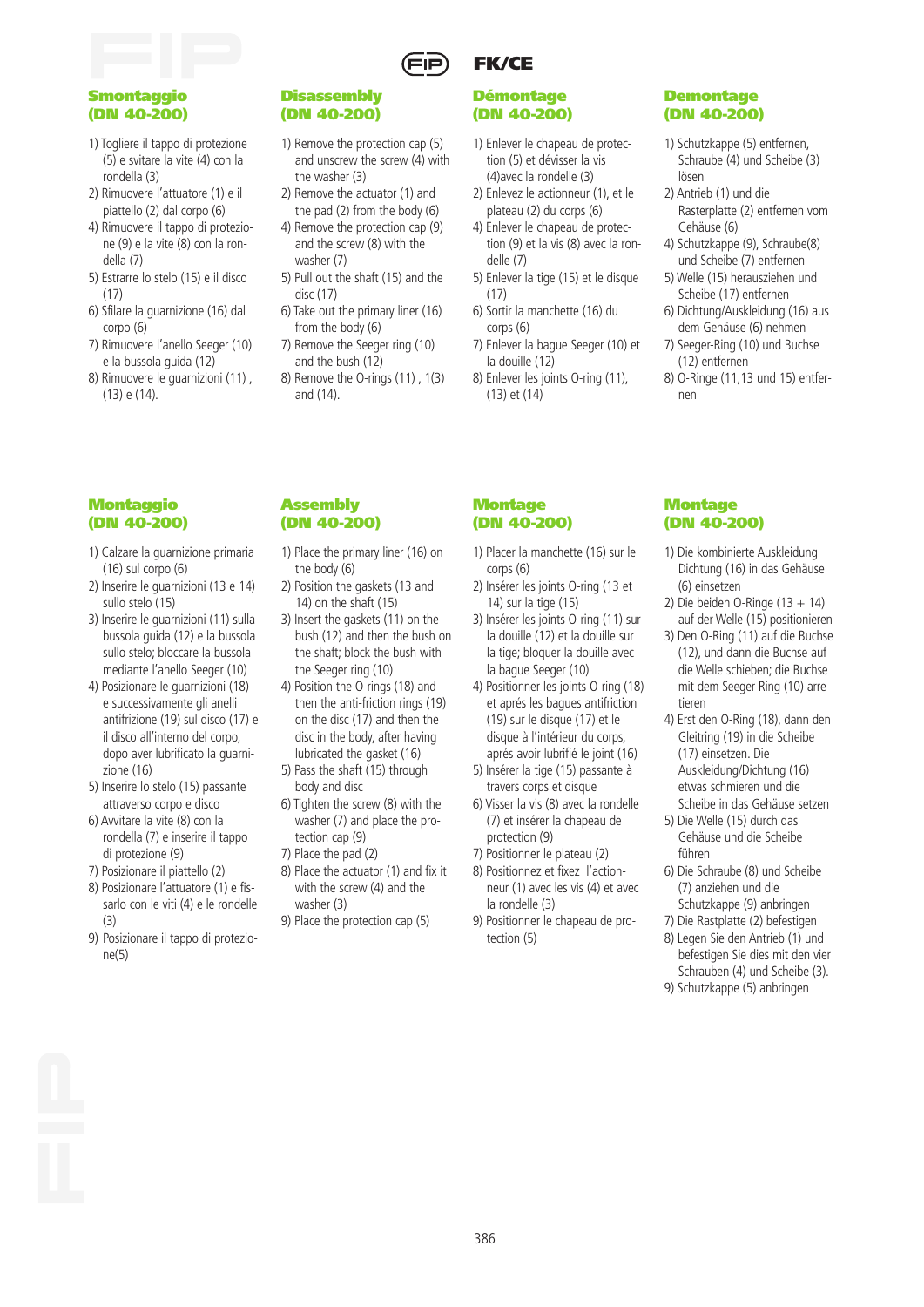



 $DN 40 \div 50$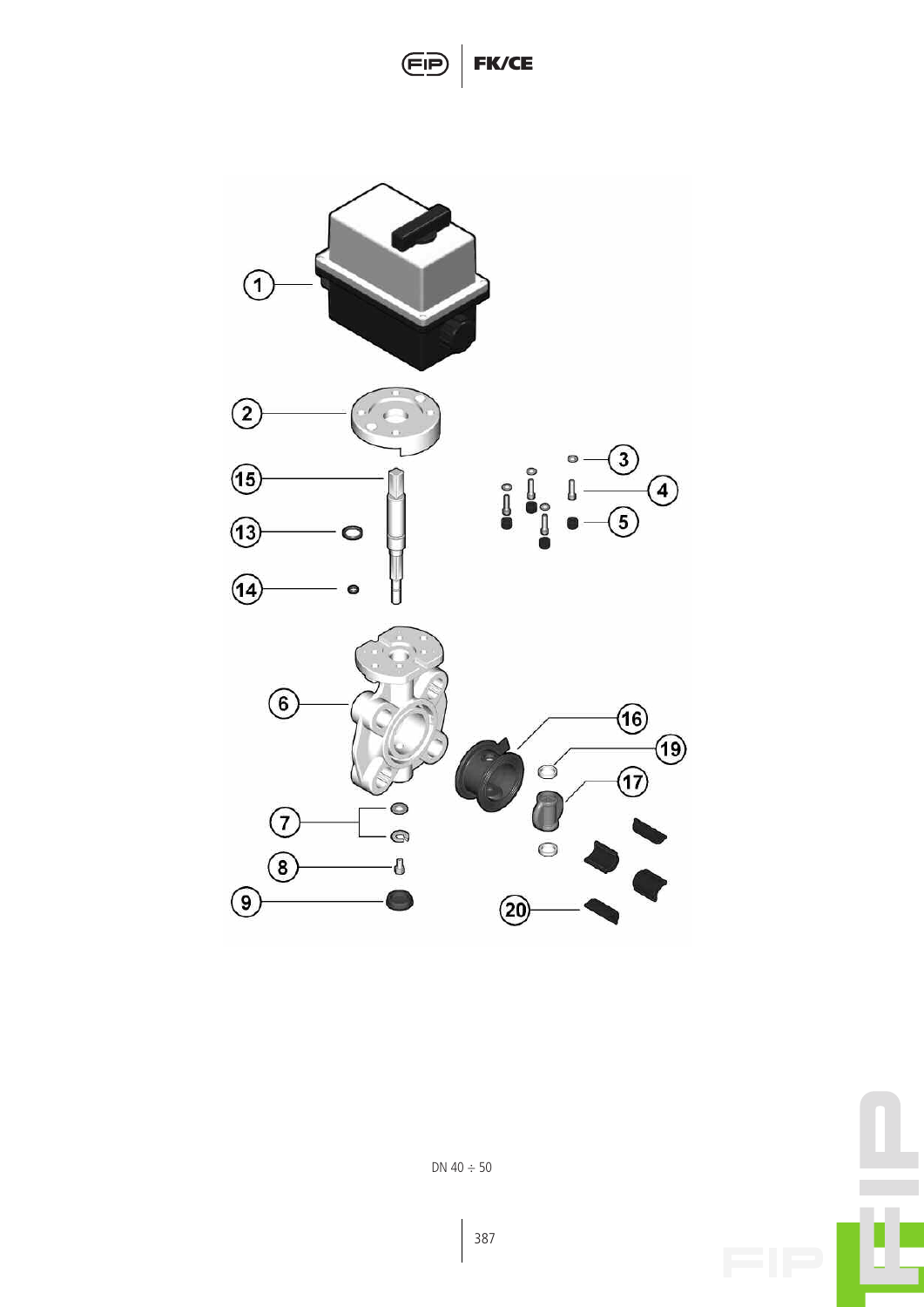



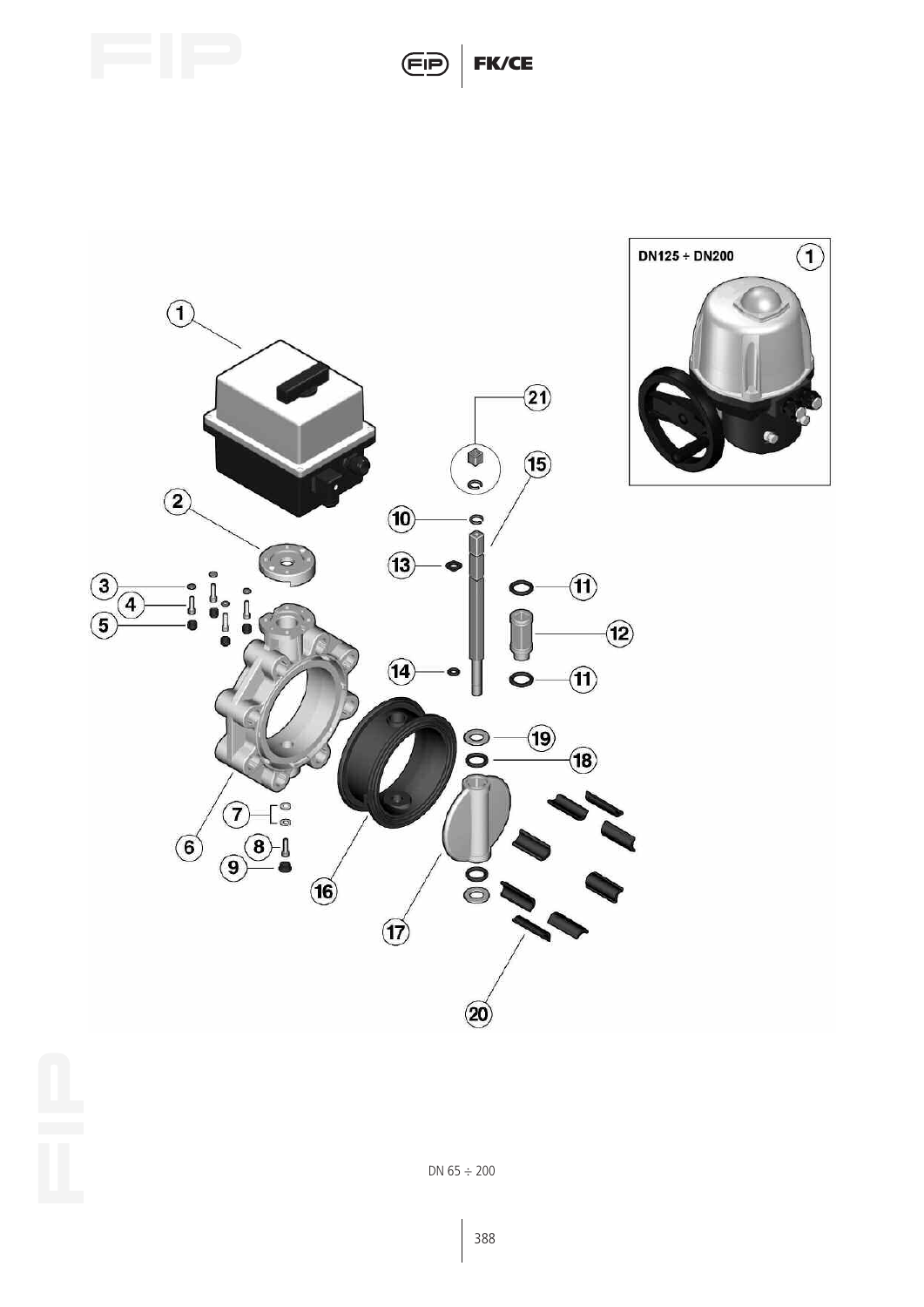

**FK/CE**

| Pos. | Componenti                | Materiale           | Q.tà           | Pos.           | <b>Composants</b>     | Materiaux Q.té      |                |
|------|---------------------------|---------------------|----------------|----------------|-----------------------|---------------------|----------------|
|      | Attuatore elettrico       | ABS*                |                |                | Actionneur electrique | ABS*                |                |
| 2    | Flangetta per attuazione  | PP-GR               |                | $\overline{2}$ | <b>Bride</b>          | PP-GR               |                |
| 3    | Rondella                  | Acciaio inox        | 4              | 3              | Rondelle              | Acier inox          | 4              |
| 4    | Vite fissaggio            | Acciaio inox        | 4              | 4              | Vis de fixation       | Acier inox          | 4              |
| 5    | Cappellotto di protezione | PE                  | 4              | 5              | Chapeau de protection | PE                  | 4              |
| 6    | Corpo                     | PP-GR               |                | 6              | Corps                 | PP-GR               |                |
| 7    | Rondella                  | Acciaio inox        | $\overline{2}$ | 7              | Rondelle              | Acier inox          | 2              |
| 8    | Vite fissaggio            | Acciaio inox        | 4              | 8              | Vis de fixation       | Acier inox          | 4              |
| 9    | Cappellotto di protezione | PE                  |                | 9              | Chapeau de protection | PE                  |                |
| 10   | Anello seeger             | Acciaio inox        | $\overline{2}$ | 10             | Baque seeger          | Acier inox          | 2              |
| 11   | O-ring bussola            | EPDM-FPM            | $\overline{2}$ | 11             | O-ring douille        | EPDM-FPM            | $\overline{2}$ |
| 12   | Bussola guida stelo       | Nylon               |                | 12             | Douille               | Nylon               |                |
| 13   | O-ring stelo              | EPDM-FPM            |                | 13             | O-ring tige           | EPDM-FPM            |                |
| 14   | O-ring stelo              | EPDM-FPM            |                | 14             | O-ring tige           | EPDM-FPM            |                |
| 15   | Stelo                     | Acciaio inox        |                | 15             | Tige de manoeuvre     | Acier inox          |                |
| 16   | Guarnizione primaria      | EPDM-FPM            |                | 16             | Manchette             | EPDM-FPM            |                |
| 17   | Disco                     | PVC-U, PP-H, PVC-C, |                | 17             | Papillon              | PVC-U, PP-H, PVC-C, |                |
|      |                           | PVDF, ABS           |                |                |                       | PVDF, ABS           |                |
| 18   | O-ring disco              | EPDM-FPM            | $\overline{2}$ | 18             | O-ring papillon       | EPDM-FPM            | 2              |
| 19   | Anello antifrizione       | PTFE                | $\overline{2}$ | 19             | Bague anti friction   | PTFE                | 2              |
| 20   | Lunette di centraggio     | ABS                 | $4 - 8$        | 20             | Entretoises           | ABS                 | $4 - 8$        |
| 21   | Riduzione quadra          | Acciaio inox        |                | 21             | Douille de reduction  | Acier inox          |                |

| Pos. | <b>Components</b>  | Material $\vert$ Q.ty |                | Pos.           | <b>Benennung</b>     | Werkstoff           | Stûck   |
|------|--------------------|-----------------------|----------------|----------------|----------------------|---------------------|---------|
|      |                    |                       |                |                |                      |                     |         |
|      |                    |                       |                |                |                      |                     |         |
|      | Electric actuator  | ABS*                  |                |                | Elektrischer-antireb | ABS*                |         |
| 2    | Actuation adapter  | PP-GR                 |                | $\overline{c}$ | Adapterflansch       | PP-GR               |         |
| 3    | Washer             | Stainless steel       | 4              | 3              | Scheibe              | Edelstahl           |         |
| 4    | Screw              | Stainless steel       | 4              | 4              | Schraube             | Edelstahl           |         |
| 5    | Protection cap     | PE                    | 4              | 5              | Schutzkappe          | PE                  | 4       |
| 6    | Body               | PP-GR                 |                | 6              | Gehäuse              | PP-GR               |         |
| 7    | Washer             | Stainless steel       | $\overline{2}$ | 7              | Scheibe              | Edelstahl           | 2       |
| 8    | Screw              | Stainless steel       | 4              | 8              | Schraube             | Edelstahl           | 4       |
| 9    | Protection cap     | PE                    |                | 9              | Schutzkappe          | PE                  |         |
| 10   | Seeger ring        | Stainless steel       | 2              | 10             | Seeger-Ring          | Edelstahl           | 2       |
| 11   | Bush O-ring        | EPDM-FPM              | $\overline{2}$ | 11             | O-Ring f. Buchse     | EPDM-FPM            | 2       |
| 12   | Bush               | Nylon                 |                | 12             | Buchse               | Nylon               |         |
| 13   | Shaft O-ring       | EPDM-FPM              |                | 13             | O-Ring f. Welle      | EPDM-FPM            |         |
| 14   | Shaft O-ring       | EPDM-FPM              |                | 14             | O-Ring f. Welle      | EPDM-FPM            |         |
| 15   | Shaft              | Stainless steel       |                | 15             | Welle                | Edelstahl           |         |
| 16   | Primary liner      | EPDM-FPM              |                | 16             | Auskleidung/Dichtung | EPDM-FPM            |         |
| 17   | Disc               | U-PVC, PP-H, PVC-C,   |                | 17             | Klappenscheibe       | PVC-U, PP-H, PVC-C, |         |
|      |                    | PVDF, ABS             |                |                |                      | PVDF, ABS           |         |
| 18   | Disc O-ring        | EPDM-FPM              | 2              | 18             | O-Ring f. Scheibe    | EPDM-FPM            | 2       |
| 19   | Anti-friction ring | <b>PTFE</b>           | 2              | 19             | Gleitring            | PTFE                | 2       |
| 20   | Centering inserts  | ABS                   | $4 - 8$        | 20             | Zentrierersätze      | ABS                 | $4 - 8$ |
| 21   | Reduction sleeve   | Stainless steel       |                | 21             | Reduzierungen        | Edelstahl           |         |

 $*$  DN 125-200: ABS + alluminio DN 125-200:ABS + Aluminium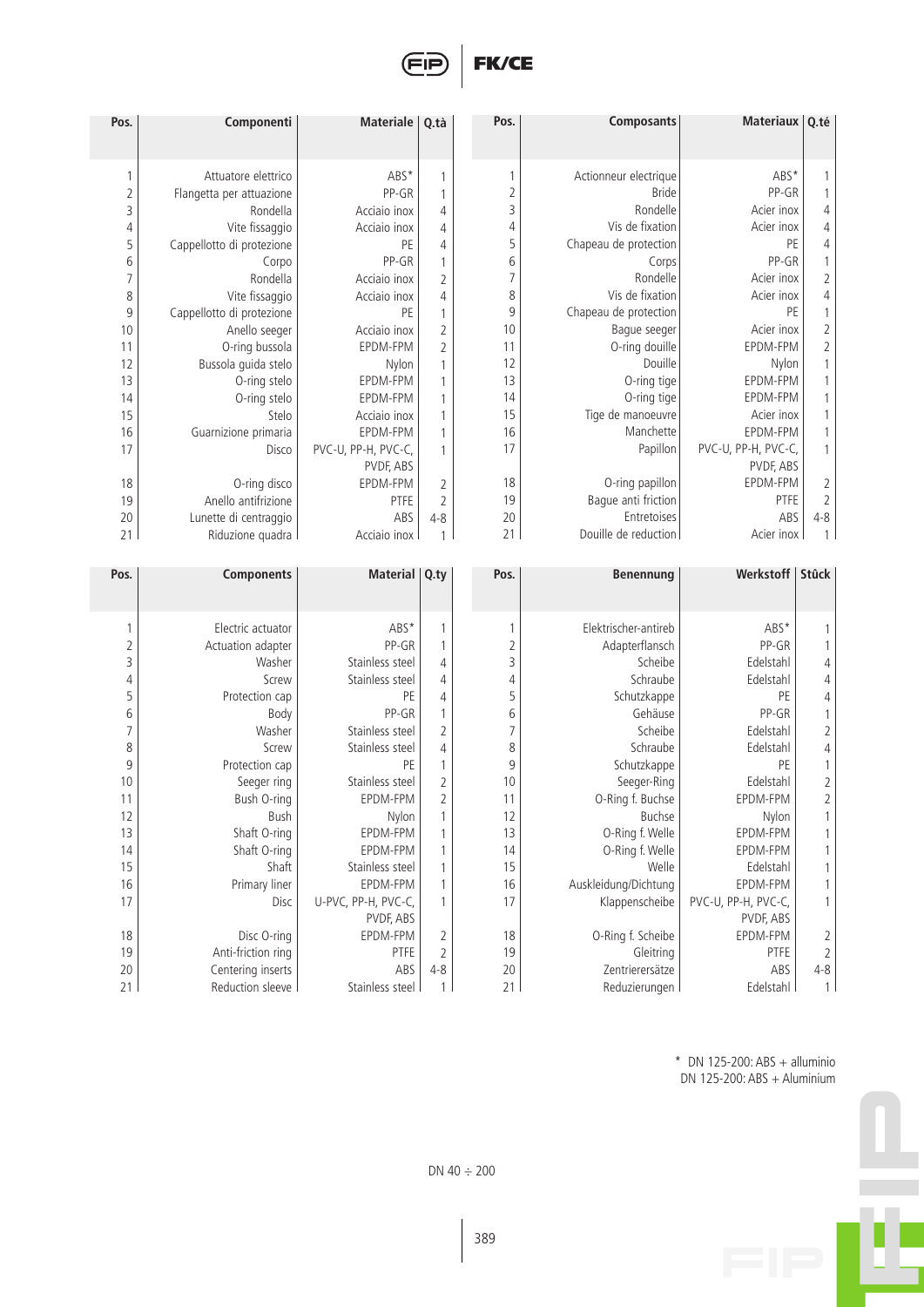

### **Smontaggio (DN 250-300)**

- 1) Svitare la vite (21) con la rondella (22)
- 2) Rimuovere l'attuatore (20)
- 3) Togliere il tappo di protezione (13) e svitare la vite (14) con le rondelle (11-12-15)
- 4) Estrarre lo stelo (16) e il disco (10)
- 5) Sfilare la guarnizione (7) dal corpo (1)
- 6) Rimuovere l'anello Seeger (18) e le bussole guida (5-3) con la rondella (2)
- 7) Estrarre la bussola inferiore (5)
- 8) Rimuovere le guarnizioni (4-17)

### **Disassembly (DN 250-300)**

- 1) Unscrew the screw (21) with the washer (22)
- 2) Remove the actuator (20)
- 3) Remove the protection cap (13) and unscrew the screw (14) with the washers (11-12-15)
- 4) Pull out the shaft (16) and the disc (10)
- 5) Take out the primary liner (7) from the body (1)
- 6) Remove the Seeger ring (18) and the bushes (5-3) with the washer (2)
- 7) Pull out the the lower bush (5)
- 8) Remove the O-rings (4-17)

# **FK/CE**

### **Démontage (DN 250-300)**

- 1) Dévisser la vis (21) avec la rondelle (22)
- 2) Enlevez le actionneur (20)
- 3) Enlever le chapeau de protection (13) et dévisser la vis (14) avec les rondelles (11-12-15)
- 4) Enlever la tige (16) et le disque (10)
- 5) Sortir la manchette (7) du corps (1)
- 6) Enlever la bague Seeger (18) et les douilles (5-3) avec la rondelle (2)
- 7) Sortir la douille inférieure (5)
- 8) Enlever les joints (4-17)

### **Demontage (DN 250-300)**

- 1) Schraube (21) und Scheibe (22) lösen
- 2) Antrieb (20) wegnehmen.
- 3) Schutzkappe (13) entfernen, Schraube (14) und Scheiben (11-12-15) lösen
- 4) Walle (16) herausziehen und Scheibe (10) entfernen
- 5) Dichtung (7) aus dem Gehäuse (1) entfernen
- 6) Seeger-Ring (18) und die Buchsen (5-3) und der Scheibe (2) entfernen
- 7) Die untere Buchse (5) herausziehen
- 8) O-Ringe (4-17) entfernen

### **Montaggio (DN 250-300)**

- 1) Calzare la guarnizione primaria (7) sul corpo (1)
- 2) Inserire le guarnizioni (4) e la rondella (6) sulle bussole (5)
- 3) Inserire le guarnizioni (17) sullo stelo (16); inserire sullo stelo la bussola superiore (5), la bussola (3), la rondella (2) e fissarle con il Seeger (18)
- 4) Inserire le guarnizoni (19-9) sulle rondelle anifrizione (8)
- 5) Posizionare le rondelle (8) nelle sedi del disco (10), e il disco all'interno del corpo (1) dopo aver lubrificato la guarnizione (7)
- 6) Inserire lo stelo (16) passante attraverso corpo e disco (10)
- 7) Posizionare dal basso la bussola inferiore (5)
- 8) Avvitare le vite (14) con le rondelle (11-12-15) e posizionare il tappo di protezione (13)
- 9) Posizionare l'attuatore (20) e fissarlo con le viti (21) e le rondelle (22)

### **Assembly (DN 250-300)**

- 1) Place the primary liner (7) on the body (1)
- 2) Insert the O-rings (4) and the washer (6) on the bushes (5) 3) Position the O-rings (17) on the
- shaft (16), insert on the shaft the upper bush (5), the bush (3), the washer (2) and block them with the Seeger ring (18)
- 4) Position the the O-rings (19-9) on the antifriction washers (8) 5) Insert the antifriction washers
- (8) in the disc housings (10), and then the disc in the body (1) after having lubricate the gasket (7)
- 6) Pass the shaft throught the body and disc (10)
- 7) Position from the bottom the lower bush (5)
- 8) Tighten the screw (14) with the washers (11-12-15) and place the protection cap (13)
- 9) Place the actuator (20) and fix it with the screw (21) and the washer (22)

### **Montage (DN 250-300)**

- 1) Placer la manchette (7) sur le corps (1)
- 2) Insérer les joints (4) et la rondelle (6) sur les douilles (5) 3) Insérer les joints (17) sur la tige
- (16); insérer la douille supérieure (5) sur la tige, puis l'autre douille (3), la rondelle (2) et bloquer avec la bague Seeger (18)
- 4) Insérer les joints (19-9) sur les rondelles anti-friction (8)
- 5) Positionner les rondelles (8) sur le disque (10) et le disque à l'intérieur du corps (1) après avoir lubrifié le joint (7)
- 6) Insérer la tige passante à travers le corps (1) et le disque  $(10)$
- 7) Positionner la douille (5) par le coté inférieur
- 8) Visser la vis (14) avec les rondelles (11-12-15) et positionner le chapeau de protection (13)
- 9) Positionnez et fixez l'actionneur (20) avec les vis (21) et avec la rondelle (22)

### **Montage (DN 250-300)**

- 1) Die kombinierte Auskleidung/Dichtung (7) in das Gehäuse (1) einsetzen.
- 2) Die O-Ringe (4) und die Scheibe (6) auf die Buchsen (5) positionieren
- 3) Die O-Ringe (17) auf der Welle (16) positionieren; die obere Buchse (5), die Buchse (3) die Scheibe (22) positionieren und sie mit dem Seeger-Ring (18) arretieren
- 4) Die O-Ringe (19-9) auf den Gleitringen (8) einsetzen
- 5) Positionieren die Scheiben (8) in den Scheibensitz (10), die Dichtung (7) etwas schmieren und die Scheibe in das Gehäuse (1) setzen
- 6) Die Welle (16) durch das Gehäuse und die Scheibe führen
- 7) Die untere Buchse (5) von unten positionieren
- 8) Die Schraube (14) und Scheiben (11-12-15) befestigen
- Schutzkappe (13) anbringen 9) Legen Sie den Antrieb (20) und befestigen Sie dies mit den vier Schrauben (21) und Scheibe (22).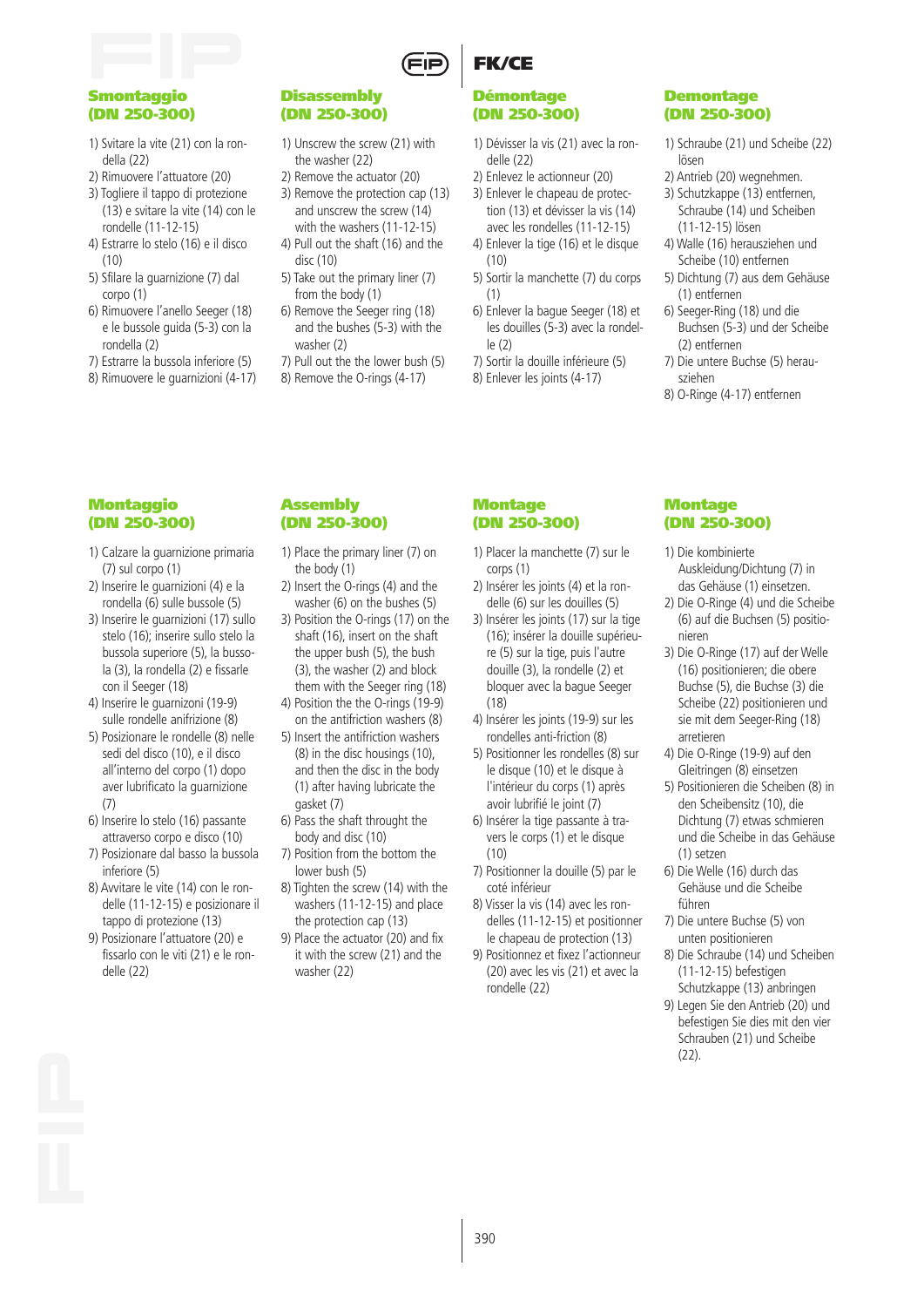



DN 250 - 300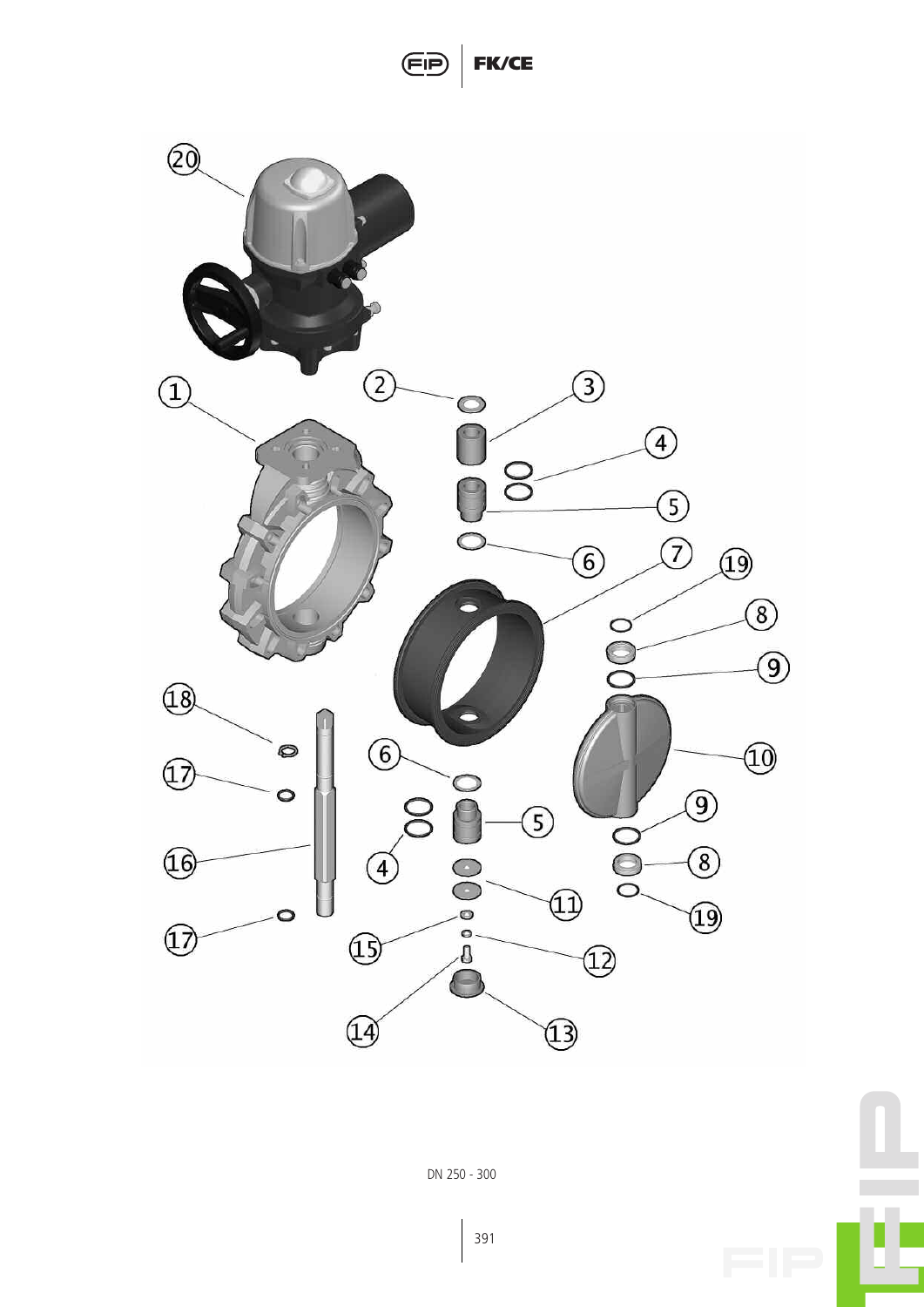



| Pos. | Componenti                | <b>Materiale</b>    | Q.tà           | Pos.           | <b>Composants</b>  | Materiaux Q.té      |                |
|------|---------------------------|---------------------|----------------|----------------|--------------------|---------------------|----------------|
|      |                           |                     |                |                |                    |                     |                |
|      | Corpo                     | PP-GR               |                |                | Body               | PP-GR               |                |
| 2    | Rondella                  | Acciaio inox        |                | $\overline{c}$ | Washer             | Stainless steel     |                |
| 3    | Bussola                   | PP                  |                | 3              | Bush               | PP                  |                |
| 4    | O-Ring bussola            | EPDM - FPM          | 4              | 4              | Bush O-Ring        | EPDM - FPM          | 4              |
| 5    | Bussola per O-Ring        | PP                  | 2              | 5              | Bush for O-Ring    | PP                  | $\overline{2}$ |
| 6    | Rondella                  | PTFE                |                | 6              | Washer             | PTFE                | $\overline{2}$ |
| 7    | Guarnizione primaria      | EPDM - FPM          |                | 7              | Primary liner      | EPDM - FPM          |                |
| 8    | Anello antifrizione       | PTFE                |                | 8              | Anti-friction ring | PTFE                | 2              |
| 9    | O-Ring disco              | EPDM o FPM          | $\overline{2}$ | 9              | Disc O-Ring        | EPDM - FPM          | $\overline{2}$ |
| 10   | Disco                     | PVC-U, PP-H, PVC-C, |                | 10             | Disc               | U-PVC, PP-H, PVC-C, |                |
|      |                           | PVDF, ABS           |                |                |                    | PVDF, ABS           |                |
| 11   | Rondella                  | Acciaio inox        |                | 11             | Washer             | Stainless steel     | 2              |
| 12   | Rondella                  | Acciaio inox        |                | 12             | Washer             | Stainless steel     |                |
| 13   | Cappellotto di protezione | PE                  |                | 13             | Protection cap     | PE                  |                |
| 14   | Vite                      | Acciaio inox        |                | 14             | Screw              | Stainless steel     |                |
| 15   | Rondella                  | Acciaio inox        |                | 15             | Washer             | Stainless steel     |                |
| 16   | Stelo                     | Acciaio inox        |                | 16             | Shaft              | Stainless steel     |                |
| 17   | O-Ring stelo              | EPDM - FPM          |                | 17             | Shaft O-Ring       | EPDM or FPM         | 2              |
| 18   | Anello seeger             | Acciaio inox        |                | 18             | Seeger ring        | Stainless steel     |                |
| 19   | O-Ring                    | EPDM - FPM          |                | 19             | O-Ring             | EPDM - FPM          | 2              |
| 20   | Attuatore elettrico       | Alluminio           |                | 20             | Electric actuator  | Aluminium           |                |
| 21   | Vite                      | Acciaio inox        | 4              | 21             | Screw              | Stainless steel     | 4              |
| 22   | Rondella                  | Acciaio inox        | 4              | 22             | Washer             | Stainless steel     | 4              |

| Pos. | <b>Components</b>     | Material $\vert$ Q.ty |                | Pos.           | <b>Benennung</b>     | Werkstoff           | Stûck          |
|------|-----------------------|-----------------------|----------------|----------------|----------------------|---------------------|----------------|
|      |                       |                       |                |                |                      |                     |                |
|      | Corps                 | PP-GR                 |                |                | Gehãuse              | PP-GR               |                |
| 2    | Rondelle              | Acier inox            |                | $\overline{2}$ | Scheibe              | Ederstahl           |                |
| 3    | Douille               | PP                    |                | 3              | <b>Buchse</b>        | PP                  |                |
| 4    | O-Ring douille        | EPDM - FPM            | 4              | 4              | O-Ring Buchse        | EPDM - FPM          | 4              |
| 5    | Douille pour O-Ring   | PP                    |                | 5              | Buchse fuer O-Ring   | PP                  | 2              |
| 6    | Rondelle              | PTFE                  |                | 6              | Scheibe              | PTFE                | $\overline{2}$ |
| 7    | Manchette             | EPDM - FPM            |                | 7              | Auskleidung/Dichtung | EPDM - FPM          |                |
| 8    | Baque anti-friction   | <b>PTFE</b>           | 2              | 8              | Gleitring            | PTFE                | 2              |
| 9    | O-Ring Papillon       | EPDM - FPM            | 2              | 9              | O-Ring f. Scheibe    | EPDM - FPM          | 2              |
| 10   | Papillon              | PVC-U, PP-H, PVC-C,   |                | 10             | Klappensheibe        | PVC-U, PP-H, PVC-C, |                |
|      |                       | PVDF. ABS             |                |                |                      | PVDF, ABS           |                |
| 11   | Rondelle              | Acier inox            | 2              | 11             | Scheibe              | Ederstahl           | 2              |
| 12   | Rondelle              | Acier inox            |                | 12             | Scheibe              | Ederstahl           |                |
| 13   | Chapeau de protection | PE                    |                | 13             | Schutzkappe          | PE                  |                |
| 14   | Vis                   | Acier inox            |                | 14             | Schraube             | Ederstahl           |                |
| 15   | Rondelle              | Acier inox            |                | 15             | Scheibe              | Ederstahl           |                |
| 16   | Tige                  | Acier inox            |                | 16             | Welle                | Ederstahl           |                |
| 17   | O-Ring tige           | EPDM - FPM            |                | 17             | O-Ring f.Welle       | EPDM - FPM          |                |
| 18   | Baque - Seeger        | Acier inox            |                | 18             | Seeger - Ring        | Ederstahl           |                |
| 19   | O-Ring                | EPDM - FPM            |                | 19             | O-Ring               | EPDM - FPM          |                |
| 20   | Actionneur electrique | Aluminium             |                | 20             | Elektro-antireb      | Aluminium           |                |
| 21   | Vis                   | Acier inox            | 4              | 21             | Schraube             | Ederstahl           | 4              |
| 22   | Rondelle              | Acier inox            | $\overline{4}$ | 22             | Scheibe              | Ederstahl           | 4              |